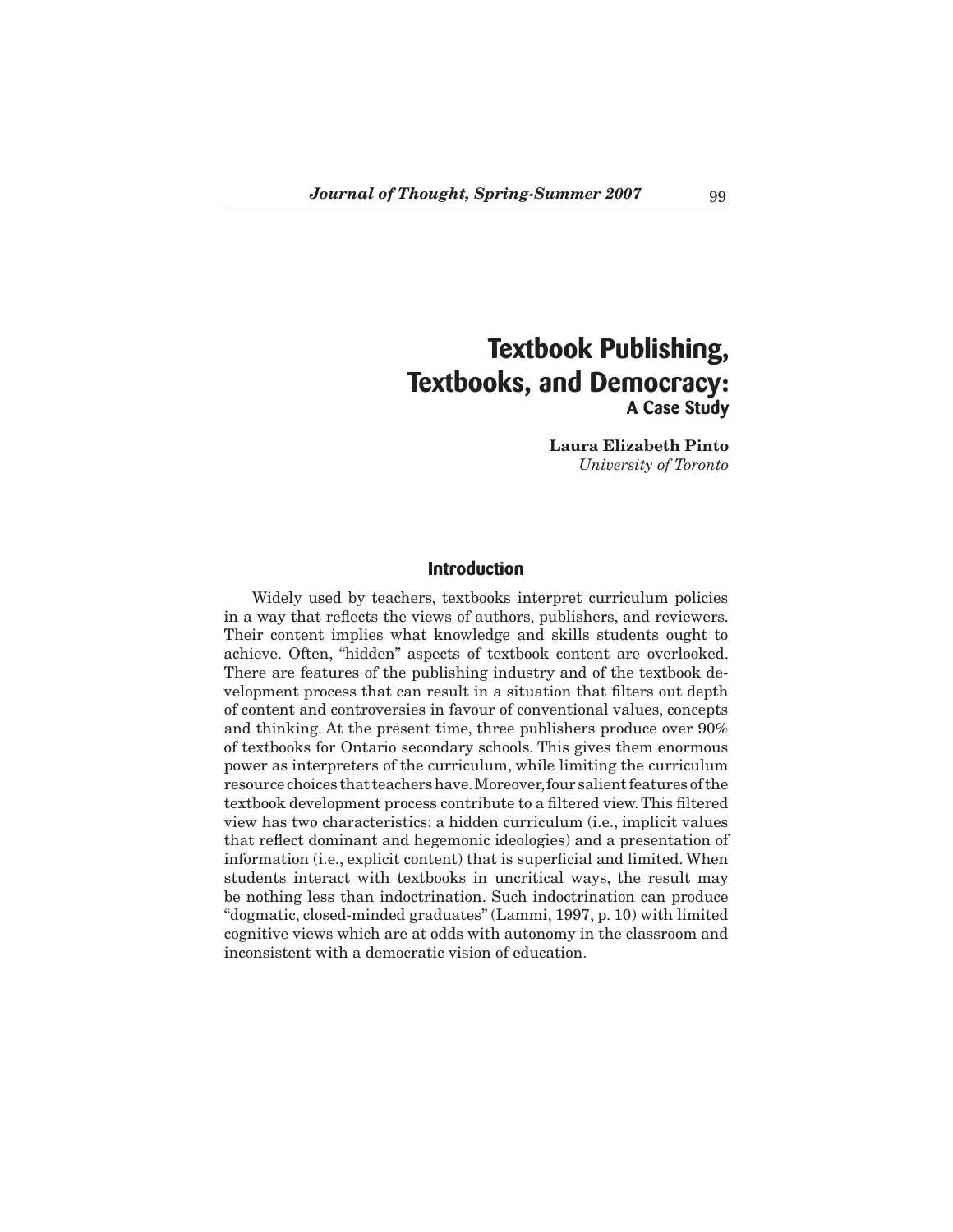## **Scope**

 This paper will focus solely on the secondary school context in the province of Ontario after 1998, when new curriculum policy was introduced across the province. I will not attempt to perform content analysis of textbooks but will instead draw historical data on changes in the industry and on my experience as an author to describe the publishing industry and provide an account of the textbook development process. For the purpose of this paper, the term *textbook* will be defined as a bundle of curriculum artifacts, designed for use by teachers to deliver a course. It typically consists of

• a "student edition" of a book which is a traditional textbook designed to be used by students;

• a teachers' guide (TG) which provides suggested instructional strategies in the form of lesson plans explaining how to use the student edition, black-line masters that can be photocopied and used with students, and assessment instruments (e.g., rubrics, tests, etc.); and

• an accompanying website to provide information and/or links for students and teachers.

# **Background: Use of Textbooks**

 Dove (1998, p. 24) describes textbooks as "the primary means of communicating information and instruction to students." A variety of studies—most of them done in the USA—suggest that somewhere between 60% and 95% of classroom instruction and activity are textbookdriven (see Dove, 1998; Schug, et. al. 1997; Zahorik, 1991; Apple, 1991; Moulton, 1994; and others). Rozycki (2001) speculates that efficiency is the primary appeal of textbooks—they provide content that would be too vast in scope for a teacher to gather on her own. Schug et al. (1997) found that US teachers surveyed reported the primary motivations for using textbooks are: their usefulness in planning courses and lessons and value of the "ancillary materials" (e.g., handouts, display materials) provided with textbooks. My experience suggests that textbooks are also appealing because, unlike other materials, they do not require daily photocopying.

## **Approaches to Textbook Use**

 Apple and Christian-Smith (1991) describe three ways to respond to,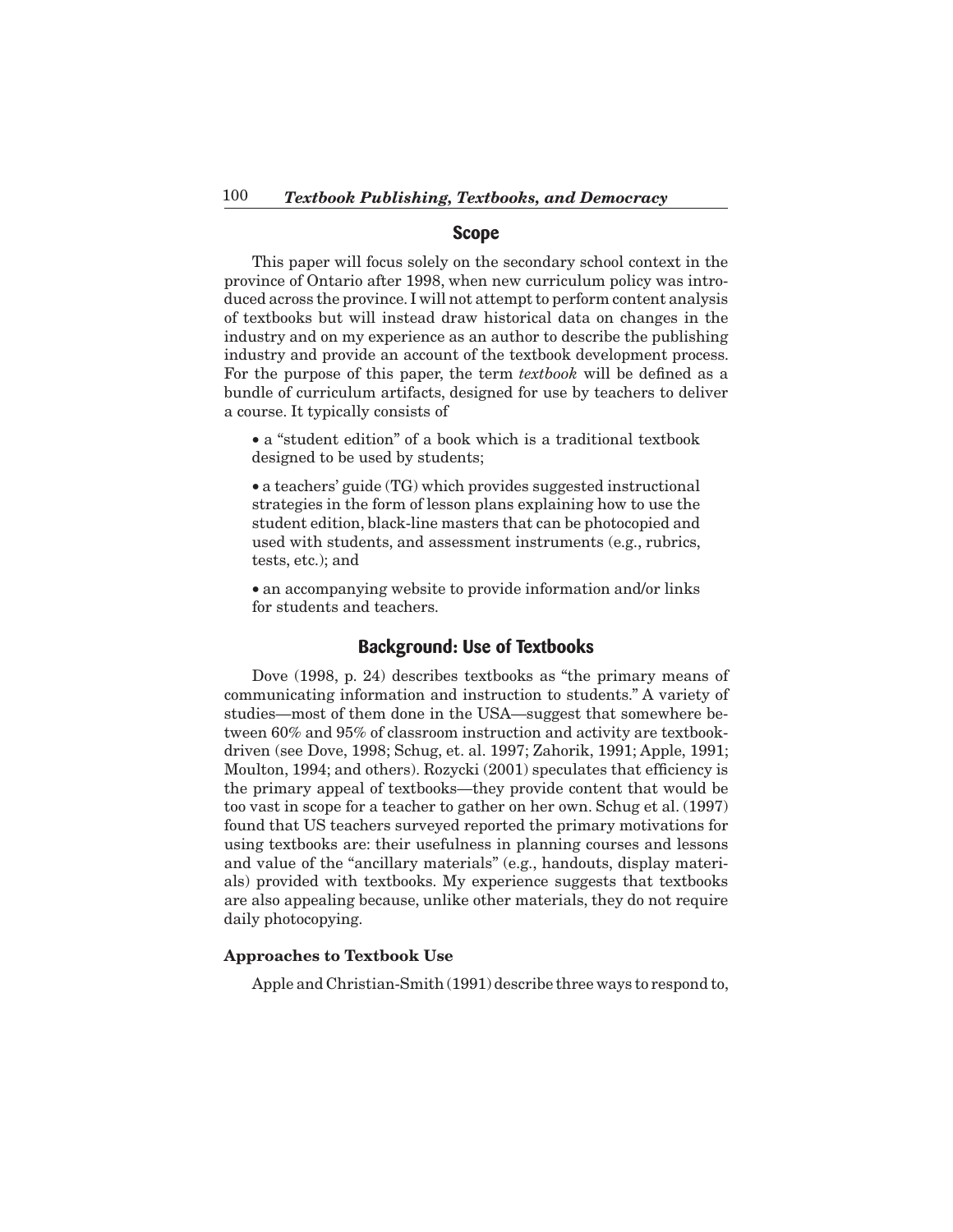or interact with, texts:  $(1)$  dominated; $(2)$  negotiated; and  $(3)$  oppositional. Though these three approaches are applicable to any text, for this paper I will consider them specifically as they relate to textbooks, which are indeed a form of text. In the dominated approach, the reader accepts the message at face value. In a classroom context, this would involve positioning information in the text as "fact" and not seeking alternate perspectivesnorquestioningthe contentanditsunderlyingassumptions. In the negotiated approach, the reader may dispute portions of the text, but tends to accept the overall interpretations presented. Finally, in the oppositional approach, the reader repositions herself in relation to the text and takes on the position of the oppressed. In a classroom, this wouldinvolvequestioning,or encouraging students toquestion,the overt and hidden messages in the text and to seek out alternative conceptions and information. It is difficult to say with certainty the frequency with which the three approaches as described by Apple and Christian-Smith are used in Ontario.

 Apple and Christian-Smith's (1991) approaches describe the nature of the interaction between the reader and the text. In a classroom context, both teachers and students are readers. More importantly, teachers play a role in guiding students' reading of texts. Teachers may provide guidelines for reading, questions for reflection, or guide discussion upon completion of reading.These are opportunities for teachers to encourage different approaches to student reading. However, teachers are not in a position, for many reasons, to reflect upon or have students interact in a critical way with textbooks in their entirety.There are several factors that might lead to the use of dominated and negotiated approaches. Teachers in Ontario are faced with two important resource constraints: limited time to address curriculum policy expectations and limited funds available for classroom materials. Apple (2001) believes that the reason that conservative educational policies dominate is that teachers do not have realistic alternatives for use in the classroom to share with students and guide lessons and planning. As a result, they turn to textbooks. Though other curriculum options are available, teachers may not have time to locate them, nor funds to acquire them. Second, the prescriptive nature ofthe entire textbook package provides teachers with a reason *not* to question content or pedagogy if they choose to use the preformatted lesson plans, assessment tools, and handouts. Using thesematerials cansave enormousamounts oftime,eliminatingtheneed to plan a course and individual lessons. As the author of these sorts of materials, I receive e-mails from teachers across the province letting me know how they are using prefabricatedTG lessons, sometimes asking for my opinion about the order in which they plan to use them. It appears,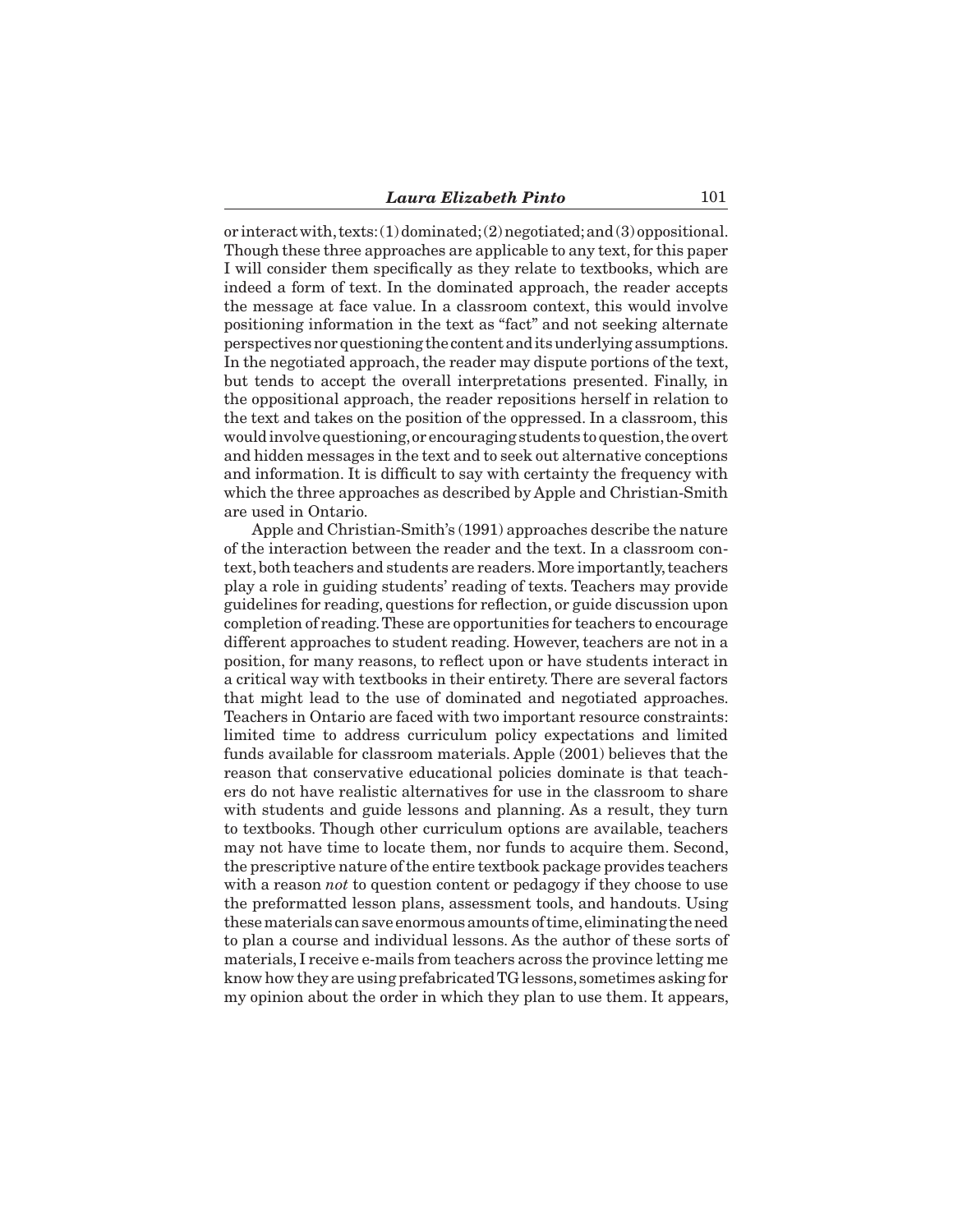based on such communications, that some teachers use the lesson plans and content provided without questioning them. Third, teachers may not be aware of, nor trained to facilitate and encourage, critical inquiry among students. They may even be uncomfortable taking a critical approach. Solomon and Allen (2001, pp. 231-232) assert that, in the teacher education literature, the teaching profession tends to be conservative and "may be predisposed to reproducing social order rather than disrupting it." If this is the case, teachers may feel most comfortable with a dominated or negotiated approach. Fourth, the increasing pressure on teachers to be accountable for meeting provincially imposed curriculum expectations can be addressed by using a textbook that is deemed a "100% match" to the Ontario curriculum. Finally, recent changes to the Ontario curriculum left many teachers unsure of specific content,<sup>1</sup> possibly causing them to feel the need to rely on a textbook.

#### **Textbooks, Textbook Use, and Indoctrination**

 Indoctrination is a constant danger because it threatens education and hence, democracy. Hare and Portelli (2001, p. 119) describe it as an educational issue that is "problematic and elusive." Indoctrination is contrary to critical thinking as an educational ideal<sup>2</sup> and is inconsistent with education for empowerment and education for democracy as well (see, for example, Siegel, 1988, and Hare & Portelli, 2001). According to Siegel (1988, p. 89) indoctrination occurs when teachers pass on beliefs to students in ways that do not encourage (or actively discourage) students from "actively inquiring into their rational status." On this conception, textbooks are ripe ground for indoctrination—depending, of course, on whether teachers encourage students to assess the rational status of claims based in the text. Siegel quotes Thomas F. Green, who says (1988, p. 80):

When, in teaching, we are concerned simply to lead another person to the correct answer, but are not correspondingly concerned that they arrive at that answer on the basis of good reasons,then we are indoctrinating; we are engaging in creating a non-evidential style of belief.

Lammi(1997) provides the following account of indoctrination, which addresses the potential role of texts:

[In] the presence of malice aforethought, indoctrination is an intentional program of coercion and deception. One can easily recognize and condemn such practices, but the clarity of this limiting case is misleading. Is it not possible to indoctrinate by way of reasoned argument, even without wishing to do so? It has been pointed out that if to indoctrinate means to produce "doctrinaire" students in the sense of dogmatic, closed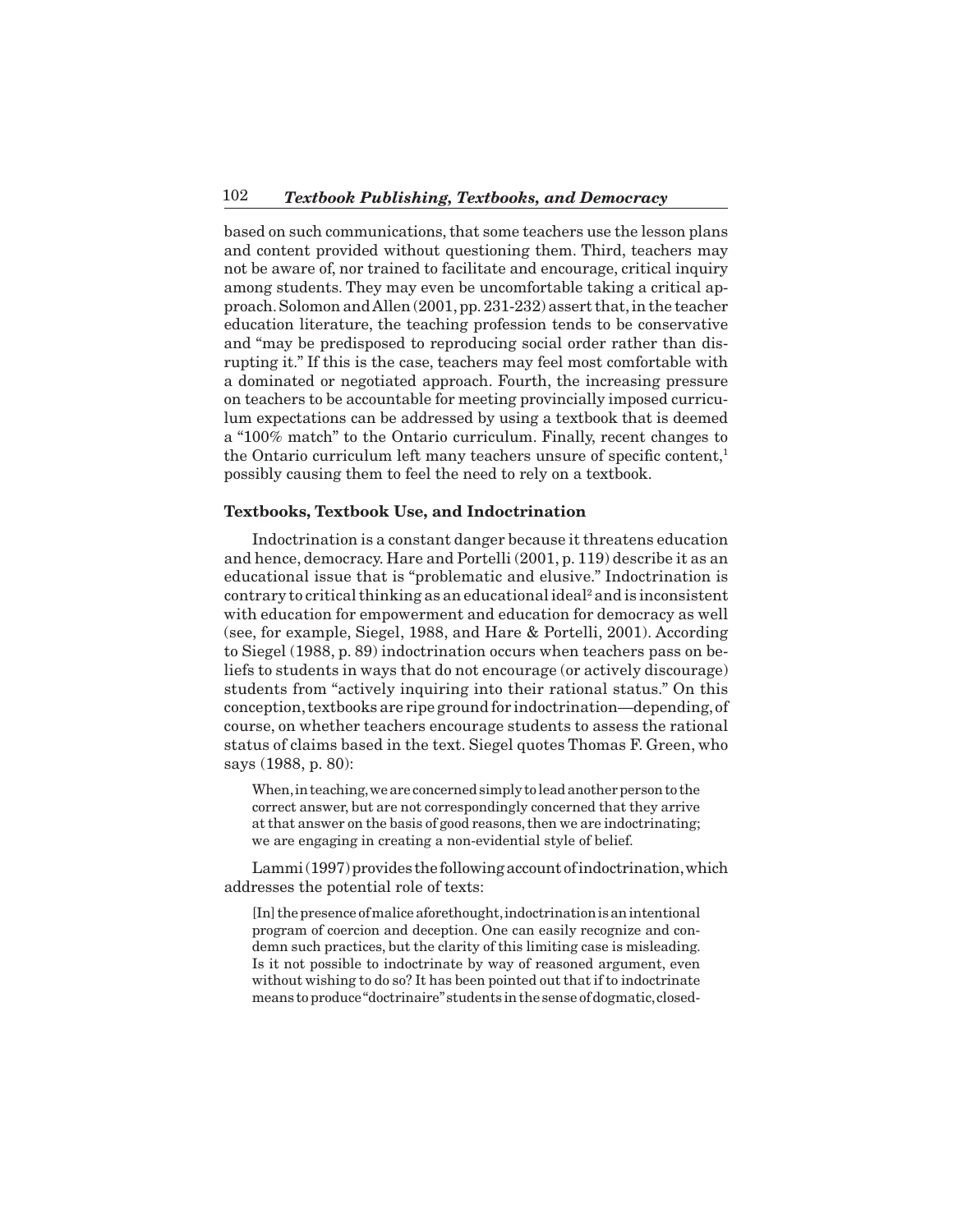minded graduates, many a well-intentioned teacher has indoctrinated against his or her will. Indoctrination, then, may not require intent. It may not even require an indoctrinator. Texts may indoctrinate, also independently of their authors' intentions, if the student approaches them with the right combination of reverence and misunderstanding. (1997, p. 13).

The first feature that Lammi calls attention to is that indoctrination is a process that can occur either intentionally *or* unintentionally. Hare and Portelli (2001) seem to agree with Lammi that indoctrination can be unintentional when they say it "extends to the power of the hidden curriculumto inculcate ideasandvalues embeddedinpractices,relationships and arrangements that impinge on the school" (Hare & Portelli, 2001, p. 119). In this way,the filtered view and lack of teacher autonomy in selecting texts lend themselves to indoctrination.

 A second, and even more important feature of Lammi's account, is that teaching can amount to indoctrination if it results in a certain kind of product or outcome. That is to say, when the product is closedmindedness in education and in society, then the process of teaching (either through action or inaction) amounts to indoctrination. Such closed-mindedness threatensdemocracyineducationandfails toprevent students for democratic life. Bellous (2001) recognizes that practicing pedagogy in a way that inhibits indoctrination while fostering critical inquiry is difficult. Apple and Christian-Smith's (1991) dominated approach to interaction with textbooks is deemed indoctrinative because it takes information contained in texts at face value. Without critical inquiry into the rational status of claims, values, and information, this results in blind acceptance of textbook content. Similarly, the negotiated approach, representing the middle-ground of interaction with texts, also lends itself to indoctrination, because portions of the text are taken at face value and not questioned or approached critically. If students simply accept information and concepts without "actively inquiring into their rational status" (Siegel, 1988, p. 89)<sup>3</sup>—as they will if they take a dominated or possibly negotiated approach to the text they are reading—they are likely to accept the explicit content of a filtered view, without considering whether that content is accurate or not. This is problematic for two reasons.First, readers may be misinformed about topics and issues if they are misrepresented or not fully explored in texts. Though misinformation by itself does not imply indoctrination, inducing students to accept such information uncritically does at least boarder on indoctrination. Second, and most importantly, sustained interaction with textbooks in this fashion will likely lead students to carry on dominated and negotiated approaches beyond their schooling,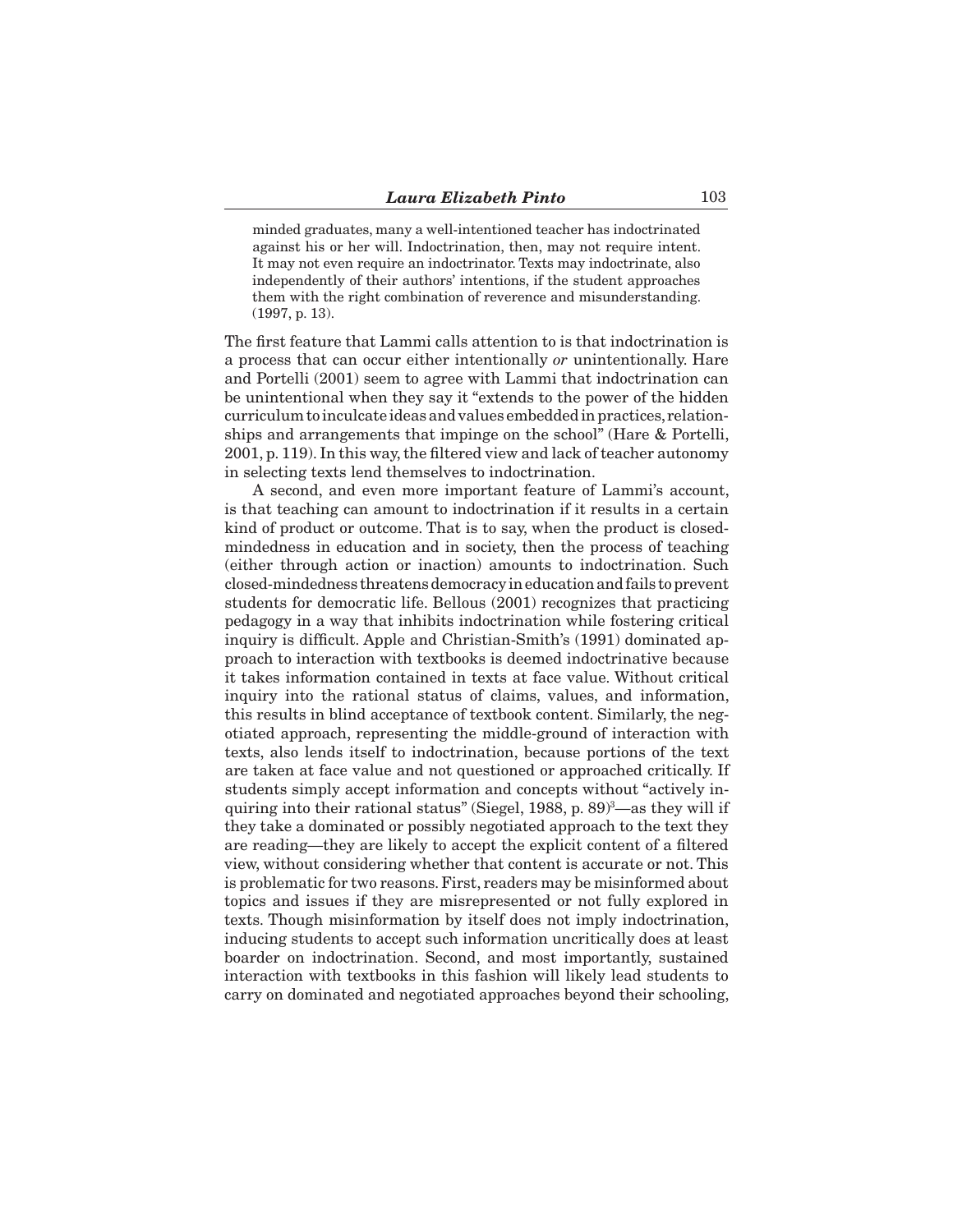resulting in, at worst closed-minded graduates and citizens, and, at best, misinformed individuals unprepared to engage in democratic life. The outcome of indoctrination is, at worst, a closed-minded individual with a limited cognitive view (Lammi, 1997) at odds with autonomy in the classroom and contradictory to a democratic vision of education.

While indoctrination, as I have discussed, can arise from explicit text content, equally important is the hidden curriculum transmitted through textbooks.The hidden curriculum reflected in the filtered view textbooks present is rooted in ideology.4 Apple (1979, p. 20) describes ideology as a "system of ideas, beliefs, fundamental commitments, or values about social reality." School is one context in which individuals are exposed to ideologies. Giroux (1983, p. 66) characterizes ideology as a process of "production, interpretation, and effectivity of meaning." He views the dominantideology as serving the interest ofthe privileged classeswithin the culture that produces it. Initiation into a particular ideology can occur in a way that leads students to accept it if the learning environment closes off opportunities for opposition or challenge. This is more likely to take place if only one ideology is presented, and no opportunities are provided to examine other points of view. Such environments may lead students to become trapped in conventional ideas<sup>5</sup> that do not necessarily address their interests and certainly contradict democratic ideals. According to Giroux,dominantideologies appear in two ways: embedded in cultural and curriculum artifacts (such as textbooks); and in the discourse and interactions that take place in classrooms. If textbooks tend to perpetuate ideologies (dominant or not), they are surely potential tools of indoctrination if coupled with dominated or negotiated approaches to interaction.Ayalon (2003) cites two studies from the early 1990s (Apple, 1992; Sleeter & Grant, 1991) which found that K-12 textbooks tend to perpetuate dominant ideologies while marginalizing the role and perspectives of minority groups.<sup>6</sup> For instance, if only one point of view is taken seriously in the classroom (i.e., that of the textbook), there may not be a weighing of the reasons for that point of view. By contrast, if multiple points of view are presented, students have an opportunity to make decisions about or compare competing views–an activity that is essential for democratic life.7 Without having to engage in inquiry and consider other perspectives, students can become closed-minded and indoctrinated into a single ideology.When consciousness of alternatives to the dominant view are suppressed or devalued, students are unlikely to be open to suggestions that do not adhere to the dominant view. The dominant ideology will play a significant (if not exclusive) role in shaping a student's cognitive view if the only perspective she is exposed to, perhaps at the expense of a more holistic development that considers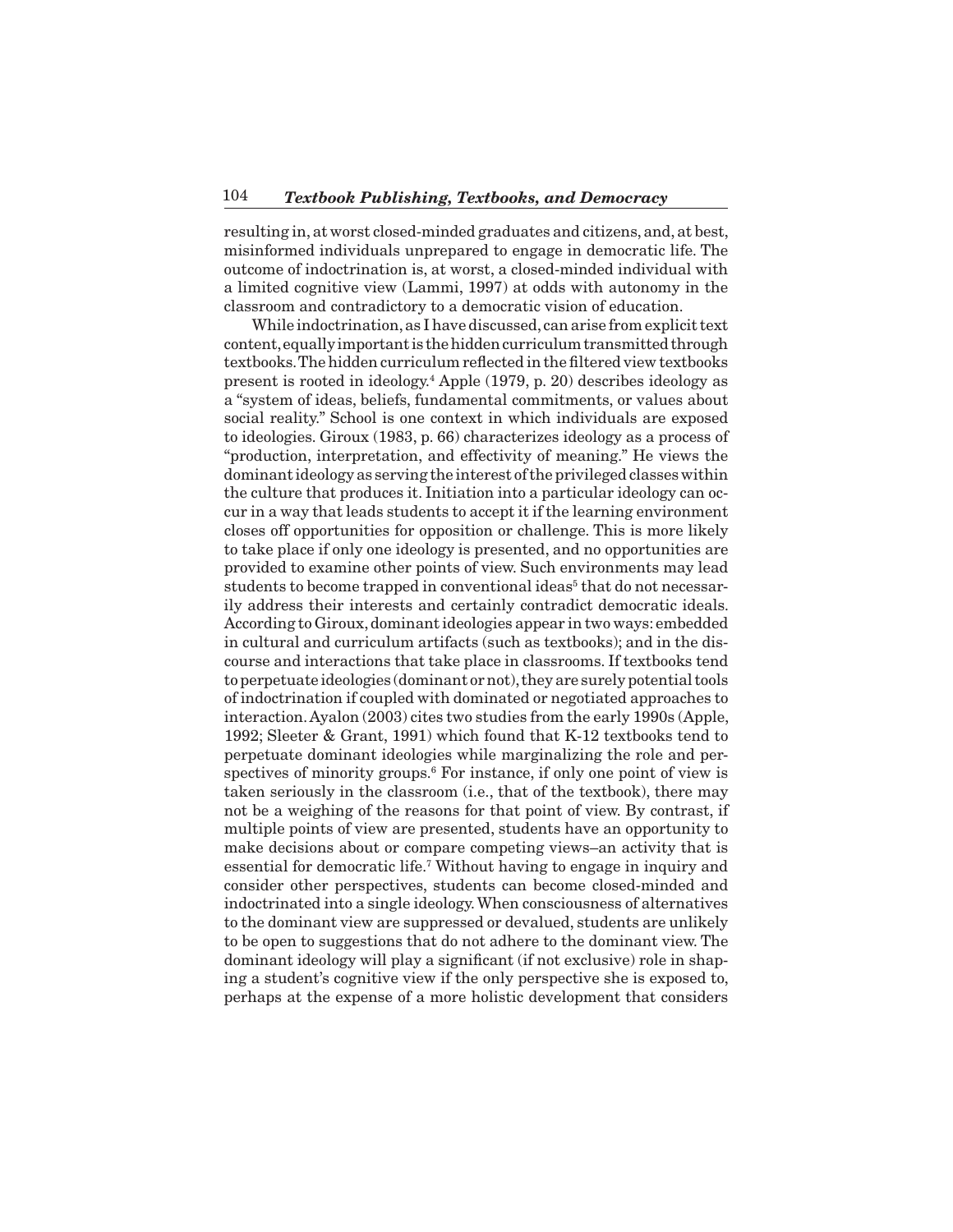multiple perspectives that must be taken into account if schooling is to be democratic. The impact of textbooks on development of cognitive views through the hidden curriculum cannot be ignored.

## **Context: Textbook Industry Overview**

 In 1999, the Canadian book publishing industry generated over \$2 billion in revenues (including domestic and exports), employing close to 7,000 people (Minister of Public Works and Government Services, 2001). Domestically-sold textbooks (elementary, secondary, and higher education) accounted for \$267 million of that revenue.<sup>8</sup> These figures illustrate that textbook publishing is indeed a business—and as a business, it relies on profitability and efficiency.

 Of importance is the way that publishers structure their operations. There are several forms of division. First, large publishers tend to have divisions based on the types of books they produce: higher education, school division, children's books, trade books, and scholarly/ reference/ professional/technical. Publishers also have additional lines of business thatinclude professional learning and technology.Outsourcing and "virtual teams" are a feature of modern publishing. Many large publishers only retain core employees and hire private individuals and firms on a per-project, contract basis to undertake various parts of the process, including design, editing, and so on.

 A second structural feature of textbook publishers is their division of imprints. Just as large corporations have multiple "brands"that label their products, publishers maintain "imprints"—labels under which books are published. Imprints often represent smaller publishers that have been bought out by larger publishers, but the names remain intact. For example, Pearson, a large multinational publisher, owns and publishes the well-known imprints Penguin, Prentice-Hall, and Addison-Wesley. Readers of these imprints may not be aware that Pearson was involved in the publication, because it is only the imprint that appears as the book's label. Publishers use an imprint when they believe the topic of a book is aligned to the imprint tradition.

 Since as early as 1991, the number of organizations in the textbook industry internationally has been decreasing (see Apple, 1991). Consistent with this trend, Canada's publishing industry has evolved from a competitivemodelwithmanyorganizations toanoligopolycharacterized by very few, large companies. As is the case in many industries, larger and more powerful corporations find that it is in their interest to swallow the competition through mergers and acquisitions.Whereas in 1995, there were 14 publishers producing textbooks for Ontario secondary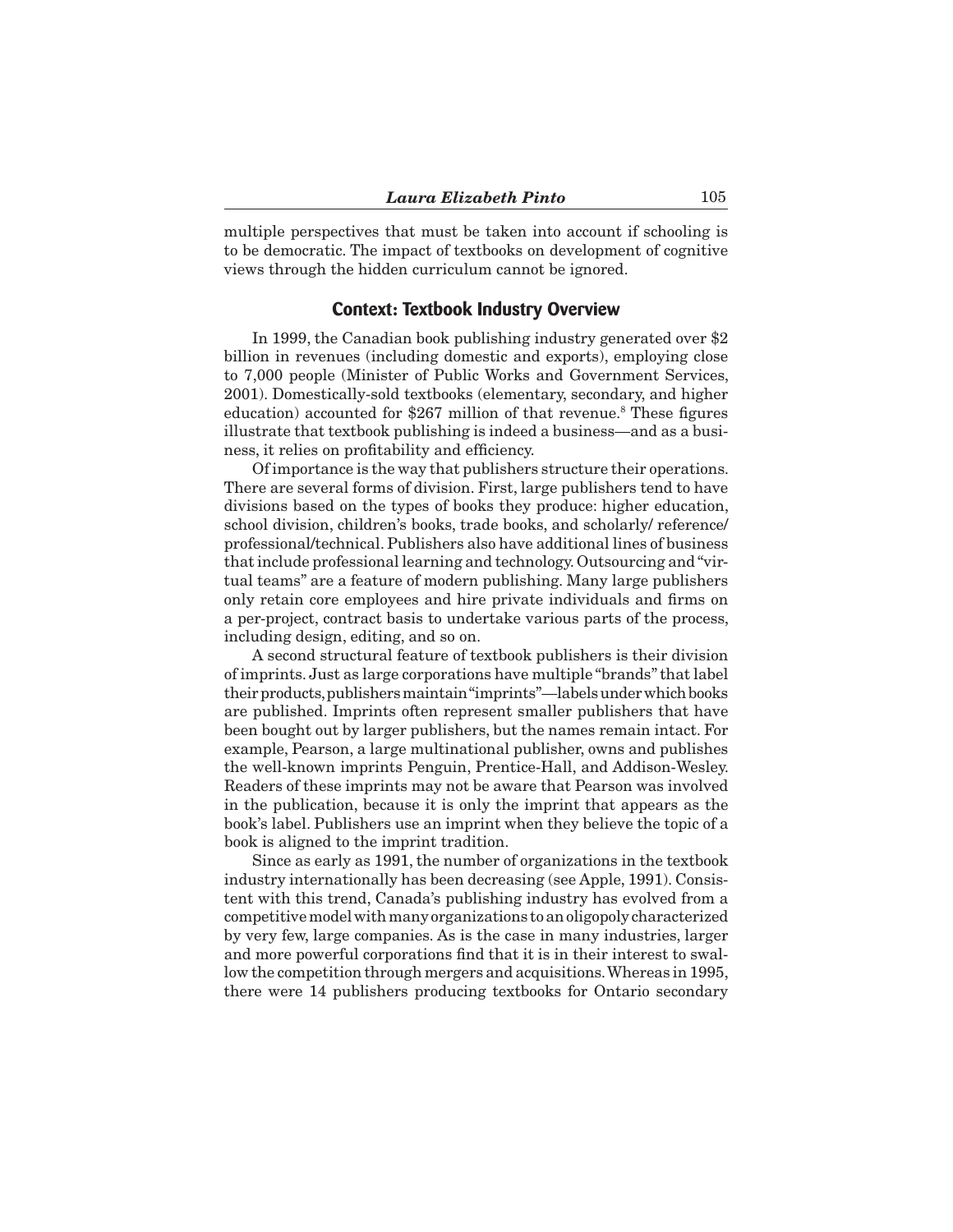schools, in 2003 there were only five (see Figure 1). Of those five, three (Thomson,McGraw-HillRyerson,andPearson)aremajorplayers,together accounting for approximately 92% of the market. It is important to note that only Thomson is Canadian-owned, as illustrated in Figure 1. Though Thomson was incorporated in Canada, its head office is located in the United States.

Figure 1. Structure of Canadian Textbook Industry



\* Addison Wesley nurged with Longman in 1995

Note that the information cortained in this chart was obtained from each of the publishers'<br>Web sites, as well as from http://www.garamond.co/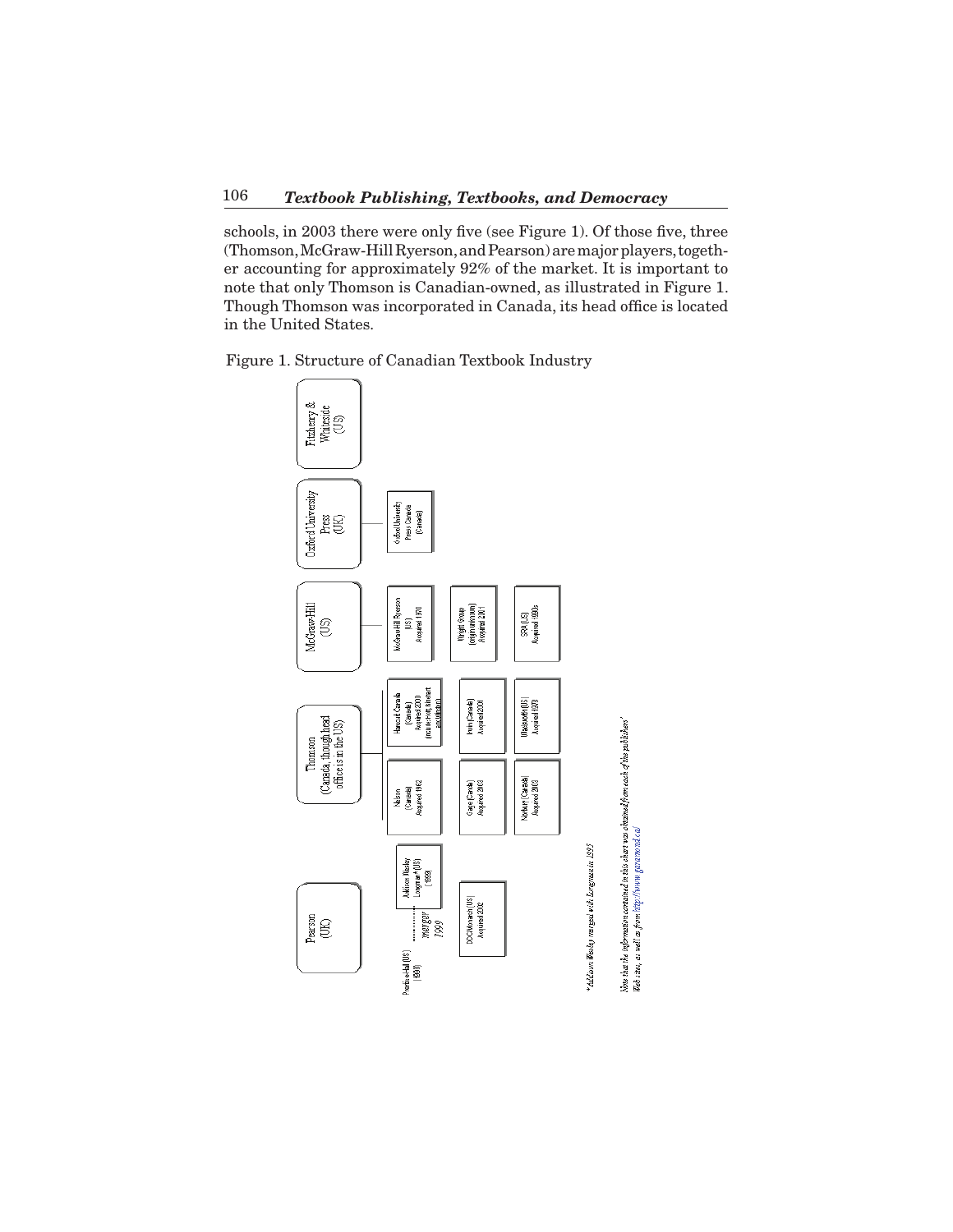Because the size ofthe Canadian marketis limited due to population and financial resources available to purchase learning resources, publishers work to maximize the potential number of books they can sell.There is a distinction in the way that mandatory subjects and elective subjects are treated."Core" subject areas are those subjects that are mandatory for all students in Ontario to study: mathematics, English, science, history and geography. Because all students must take these courses, the size of the market is larger. For core subjects, several publishers offer textbooks that compete against one another. Elective subjects—those that students may select, but are not required to study (e.g., business, technology,arts,physical education,law,economics,philosophy,etc.)—are treated very differently. Publishers tend to divide up this market so that there is little or no competition for a given book. If one publisher is working on, say, an accounting textbook or a philosophy textbook, the others will avoid development of such a book.9 This was *not* the case in previousdecadeswhenmorepublishers servedtheCanadianmarket.For example, in the early 1990s, there were several accounting, marketing, and law books available. As mergers take place, those that might have produced "competing" books are swallowed up by competitors. For obvious reasons, a publisher does not want to carry two books that compete against one another if they can just as easily offer only one.

 One final aspect of the industry is how various Canadian markets are treated. Textbooks for the secondary school courses are written to correlate to curriculum expectations associated with specific courses. As the largest English-speaking province, Ontario plays a significant role in driving the development of new textbooks to suit its curriculum. However, publishers are anxious to make books for Ontario relevant to other parts of Canada. In some provinces and regions (specifically, British Columbia and the Maritimes), province-wide and board-wide adoptions of textbooks are common. Where an Ontario book can be altered to address course curriculum of other provinces, it is. Anecdotal evidence suggests that school boards in some regions (particularly the Maritimes) tend to favour small, local publishers.<sup>10</sup>

#### **Textbook Publishing Following Ontario School Reform**

 The advent of secondary school reform by the Ontario Ministry of Education brought about new curriculum for secondary school courses between 1998 and 2000. The significant and sweeping changes to the curriculum necessitated new teaching and learning materials. The province announced that it would provide \$30 million per year for new textbooks in 1998/1999 and 2000/2001 (People for Education, 2001). In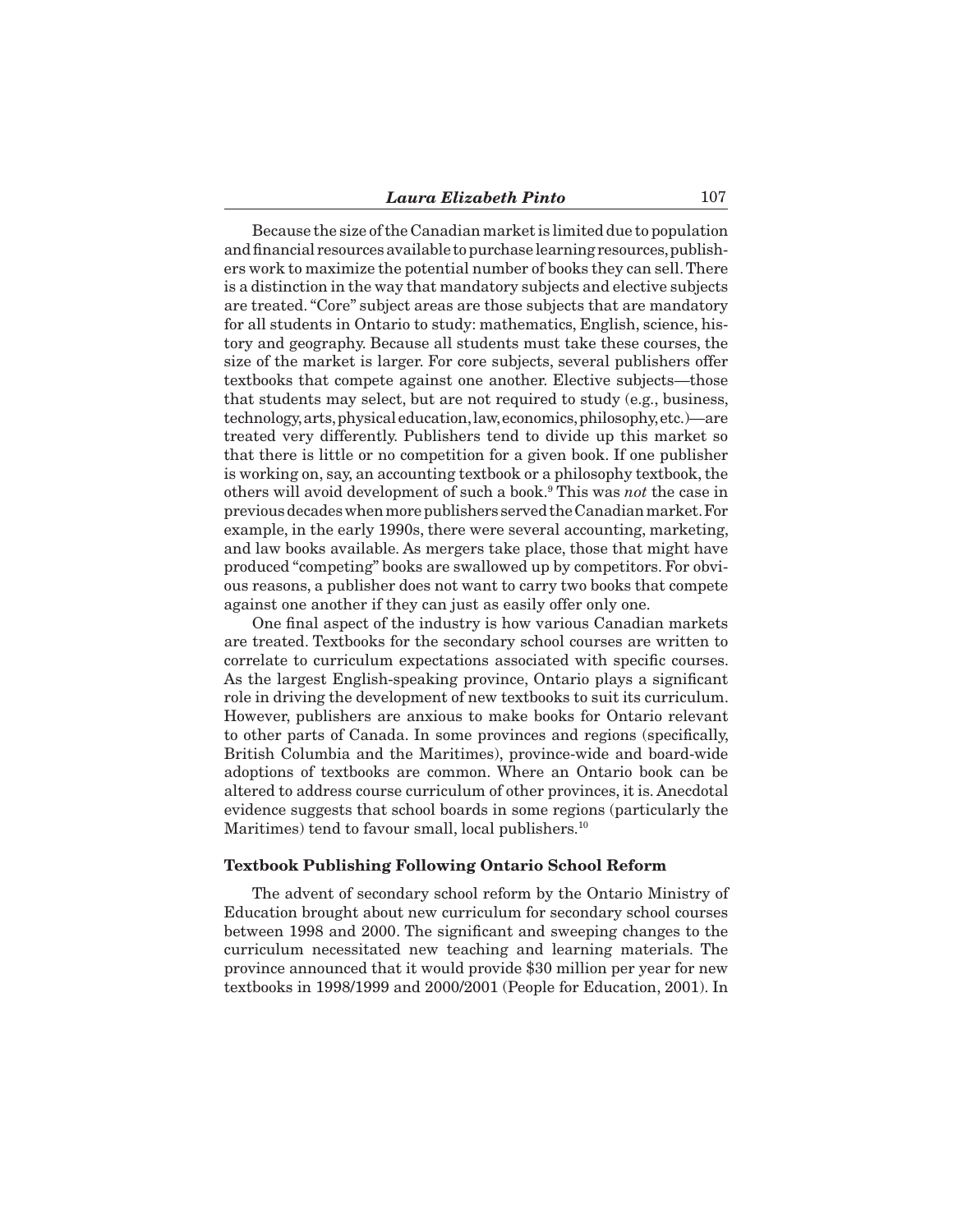2002, Ontario added another \$65 million dollars for textbooks and software (Honey, 2002). Some additional grants were available to subsidize publication by Canadian publishers and authors (Minister of Public Works and Government Services, 2001). Publishers immediately seized this opportunity, and began developing products to address the new curriculum. Because this period of textbook development was driven by school reform, publishers and writers focused on ensuring that new books produced for Ontario addressed curriculum policy documents. This ensured that they would be approved by the Trillium  $list<sup>11</sup>$  and be considered useable by teachers who are accountable to meet curriculum policy expectations associated with the reforms.

## **Case Study: The Textbook Development Process**

 As a textbook co-author in Ontario between 1998 and 2003, I experienced the development process under two separate publishers (Irwin, which was subsequently purchased by Thomson, and Pearson Education Canada). Two of these textbooks were written for information technology courses,12 while the third (which was completed but not published due to organizational constraints) was for a computer programming course. My co-authors were all practicing teachers will full-time jobs or other, similar commitments during the writing process. Authors were either self-selected (by proposing a book) or selected by publishers.<sup>13</sup>

 Several salient process features characterized my experience.They were: $(1)$  aggressive timelines; $(2)$  the need to adhere to curriculum expectations; (3) impact of "marketability" and profitability as they relate to content and length; and (4) varied influence of publishers and other individuals on content. Each of these features is discussed below.

#### **Aggressive Timelines**

 In my experiences, authors were faced with aggressive timelines. Each student edition manuscript was completed for each in less than six months. One to three additional months were provided to develop TGs and web content. This was ambitious given that authors had full-time professional commitments in addition to writing. The reasons for these aggressive timelines were twofold. First, curriculum expectations were released and new courses were offered immediately. This did not give publishers sufficient lead-time to develop books before courses started. Therefore, in order to create and sell textbooks before teachers had an opportunity to develop their own curriculum materials (thus possibly reducing sales), manuscripts had to be completed quickly. Second, once a textbook was approved for development, the publisher was anxious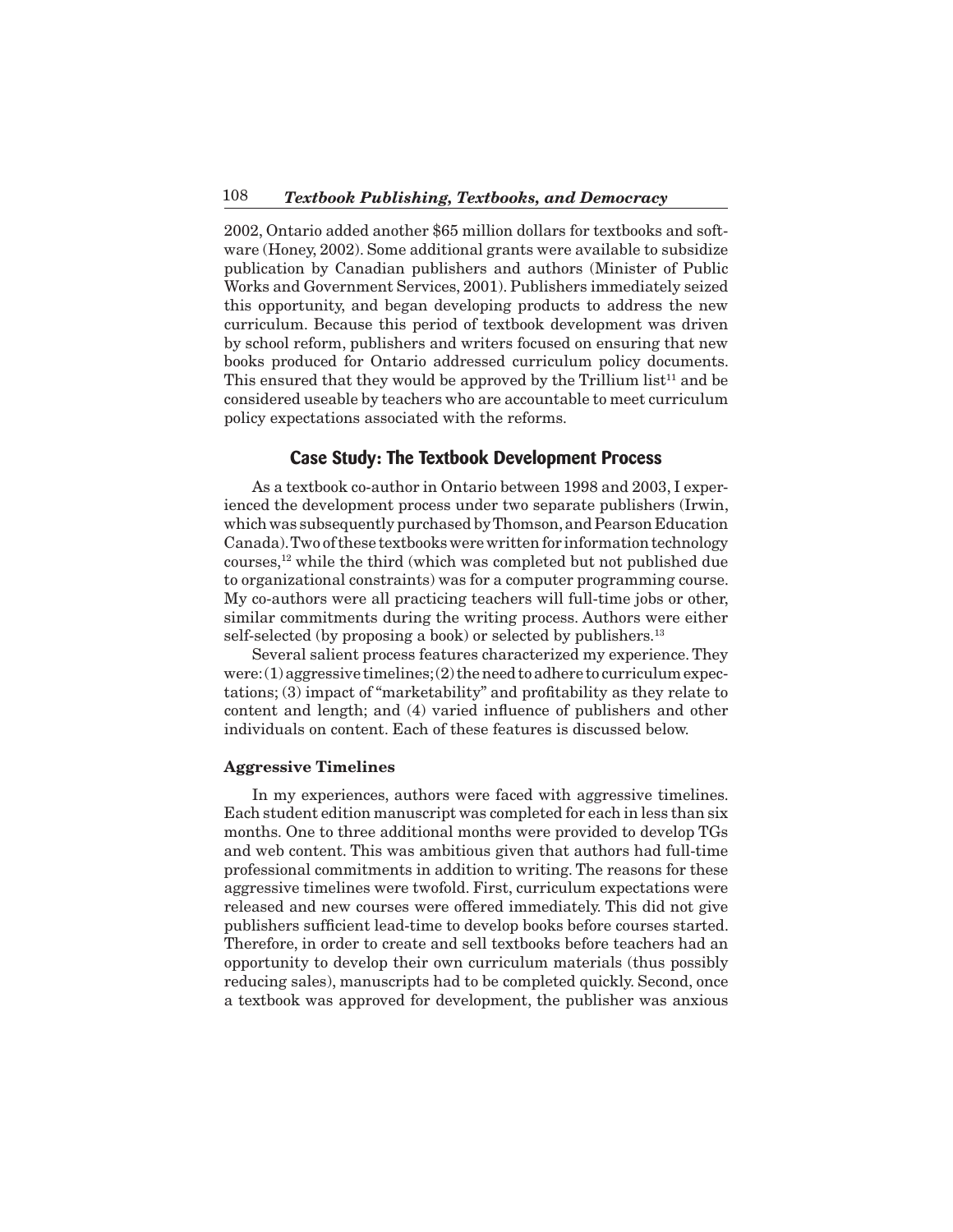to begin selling it and generating revenues. In my experience, authors worked feverishly to meet deadlines.

#### **Curriculum Expectations**

 Each of the books I worked on was developed primarily for the Ontario market. Authors began with lists of curriculum expectations. Collectively, we sat down and determined how best to group the expectations into chapters and what sequence those chapters should follow. Resulting draft tables of contents were sent to publishers, reviewers and/or focus groups for input. Where there was disagreement, amendments were made that reflected the opinions of the majority.

The curriculum expectations provided the authors with a direction for each chapter, but the specific content for the first draft of the manuscript was based on the author's personal judgment. This is important, because the curriculum expectations, in many cases, are highly interpretable<sup>14</sup>. Many ofthese expectations call for an exploration of specific issues—but do *not* prescribe how to explore them, nor what sorts of examples or perspectives should be provided.The degree to which sources were used to substantiate claims made—and what sources were used—were up to authors. In my experience, authors relied primarily on our existing knowledge of, and teaching experience with, topics to determine content. Given the aggressive timelines, I do not believe that any of the authors took time to consider the subtle consequences of their subject matter treatment. In our discussions, we focused on questions such as: *What do students need to know/do to meet the expectations? What do we currently look for in our students to demonstrate mastery of, say, word processing?* For many topics covered, authors revisited concepts they were familiar with to locate appropriate citations or additional information. For other topics with which authors were less familiar (e.g., e-commerce), they conducted research to develop content.

#### **Marketability and Profitability**

 Textbook publishers wish to produce products that teachers and school districts will purchase. Before approval can be granted to proceed with the development of a book, a case must be made as to its profitability based on the number of students enrolled in the course and the number of schools across the province that offer the course.The projected retail price for the book was determined based on a maximum number of pages and use of colours and artwork. Approval to proceed was based on a page limit (since, particularly for full-colour books,the cost of going over the page limit is high) and draft tables of contents.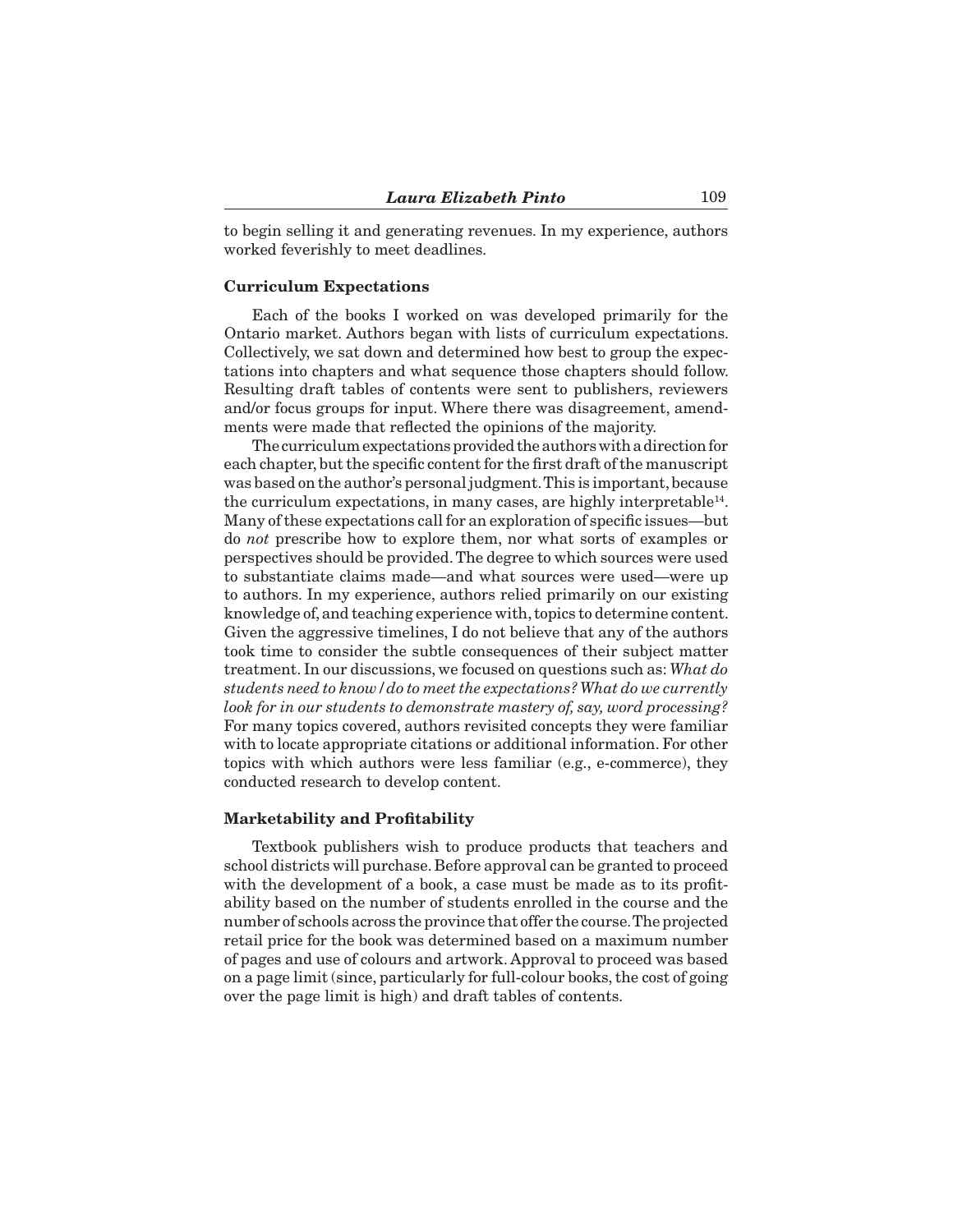## 110 *Textbook Publishing, Textbooks, and Democracy*

 Inkeepingwiththedesiretobemarketable,publishers seektoproduce books that would appeal to individuals and groups who make purchase decisions (i.e.,teachers and school boards).This results in a desire to avoid controversial content and to address topics in ways that teachers find relevant and practical for use in the classroom.Through market research (in the form of questionnaires sent to practicing teachers, focus groups, and telephone interviews), publishers get insight into the form that textbooks should take even before they are written. While making presentations across the province on behalf of publishers, I learned that in the case of information technology books, many teachers were not confident in their own knowledge of the subject and wanted a textbook that "presents the facts" which they do not have the time to research or learn on their own. This suggests that, in some cases, teachers may rely heavily on textbooks for content.As the development process begins, publishers seek feedback from teachers by having them review and comment on tables of contents as well as drafts of manuscripts. On one hand, seeking input from those in the field and ensuring that their perspectives are heard by authors appears democratic. On the other hand, it can contribute to a reinforcement of the status quo if teachers simply want textbooks that reflect current practice, topics, and perspectives.

 The impact of marketability is illustrated by the negotiation of what software to cover in a particular text, a struggle I experienced on all three projects. For the first two books, the issue was determining the breadth of office productivity software to cover (i.e.,which brands of word processing, spreadsheet, and presentation software). We determined that the student edition would address those software application packages that market research conducted by the publisher revealed were most frequently used by teachers. This was not difficult to do, since much of the content was the same, regardless of software used. For the third book, the issue arose of which programming language(s) should be covered. The publisher explained that the textbook must address the preferences of the majority of teachers as otherwise it would not be viable to produce.

#### **Varied Influences**

 Many individuals are involved in the textbook development process. Each has a role to play in terms of influencing the content of textbooks. The key participants who had influence on the content are summarized in Table 1.

 Though the authors prepared first-draft manuscripts independently, once manuscripts were submitted to the editor and senior management dialogue began to take place over how curriculum expectations were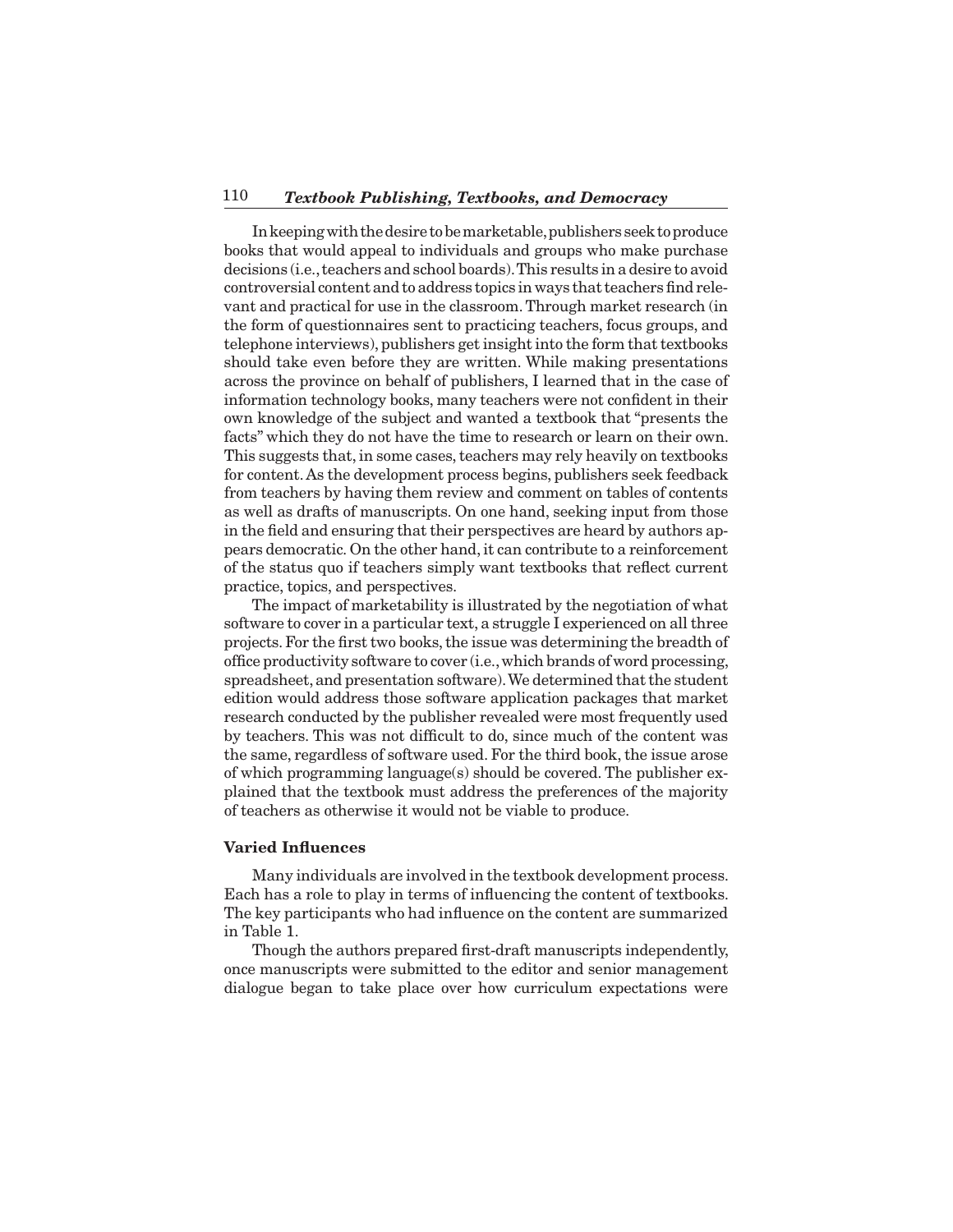Table 1: Participants in the Textbook Development Process.

|                                                  | Role                                                                                                                                                                                |
|--------------------------------------------------|-------------------------------------------------------------------------------------------------------------------------------------------------------------------------------------|
| Individual or group                              | prepare manuscript(s) and web content                                                                                                                                               |
|                                                  | address editorial, senior management and reviewer comments<br>٠                                                                                                                     |
|                                                  | as per contract stipulations, offer presentations to sales force and potential customers<br>٠                                                                                       |
|                                                  | (directly to boards or at conferences)<br>assemble writing team                                                                                                                     |
| project manager or agent                         | $\bullet$                                                                                                                                                                           |
|                                                  | conduct initial research to determine size of market and potential revenues<br>٠                                                                                                    |
|                                                  | prepare proposal<br>٠                                                                                                                                                               |
|                                                  | approach publisher to accept proposal                                                                                                                                               |
|                                                  | approve layout                                                                                                                                                                      |
|                                                  | liaise with publisher to determine contracts, schedules, etc.<br>٠                                                                                                                  |
|                                                  | prepare (with graphic designers) and distribute marketing materials to potential customers.<br>approve textbook concept to proceed<br>٠                                             |
| senior managers (usually vice                    | ٠                                                                                                                                                                                   |
| president of a division, publisher,              | draft contracts<br>٠                                                                                                                                                                |
| and/or a product manager)                        | review manuscript and provide input<br>٠                                                                                                                                            |
|                                                  | conduct market research (e.g., focus groups)<br>sell textbook to teachers/schools/boards when complete                                                                              |
| publisher marketing                              | ٠                                                                                                                                                                                   |
| representatives<br>editor and/or managing editor | review all drafts of manuscript<br>٠                                                                                                                                                |
|                                                  |                                                                                                                                                                                     |
|                                                  | provide feedback regarding style, content, etc.                                                                                                                                     |
| graphic designers                                | ensure reviewer comments are addressed (and in some cases, summarize comments)<br>create layout of textbook (includes graphic images, organization, layout) based on direction<br>٠ |
|                                                  | of authors, editor and senior management                                                                                                                                            |
|                                                  | organize web content                                                                                                                                                                |
| reviewers                                        | usually comprised of a group of approximately ten practicing teachers, plus at least one<br>٠                                                                                       |
|                                                  | "expert" in an area such as assessment and evaluation                                                                                                                               |
|                                                  | review "final" drafts of manuscript after they have been edited and approved by senior<br>٠                                                                                         |
|                                                  | management and provide written feedback                                                                                                                                             |

covered and interpreted. My experience was that the senior management were "hands on" and had much to say about the content. In one particular instance,I completedachapter thatincludedseveralexpectations relating to employment.15 Both the editor and the senior manager specifically (and strongly) requested thatthe Conference Board of Canada's Employability Skills<sup>16</sup> be brought into the chapter.<sup>17</sup>This is commonly used by secondary school teachers, which may have been the reason for the suggestion. Page limitations prevented me from counterbalancing this with a discussion that reflected some critical concerns in the literature.

 Reviewers and focus groups also played an important role in the interpretation of curriculum expectations as textbook content. Authors were required to either (a) incorporate reviewer comments in a revised manuscript; or (b) provide a written rationale for why a suggestion was not used. Overall, reviewers supported the general directions of the manuscripts they received.

 Often, the authors make presentations to the sales force to instruct them how to sell books.18 Authors are usually contractually obligated to provide between six and eight workshops or presentations as requested by the publisher for the purpose of sales.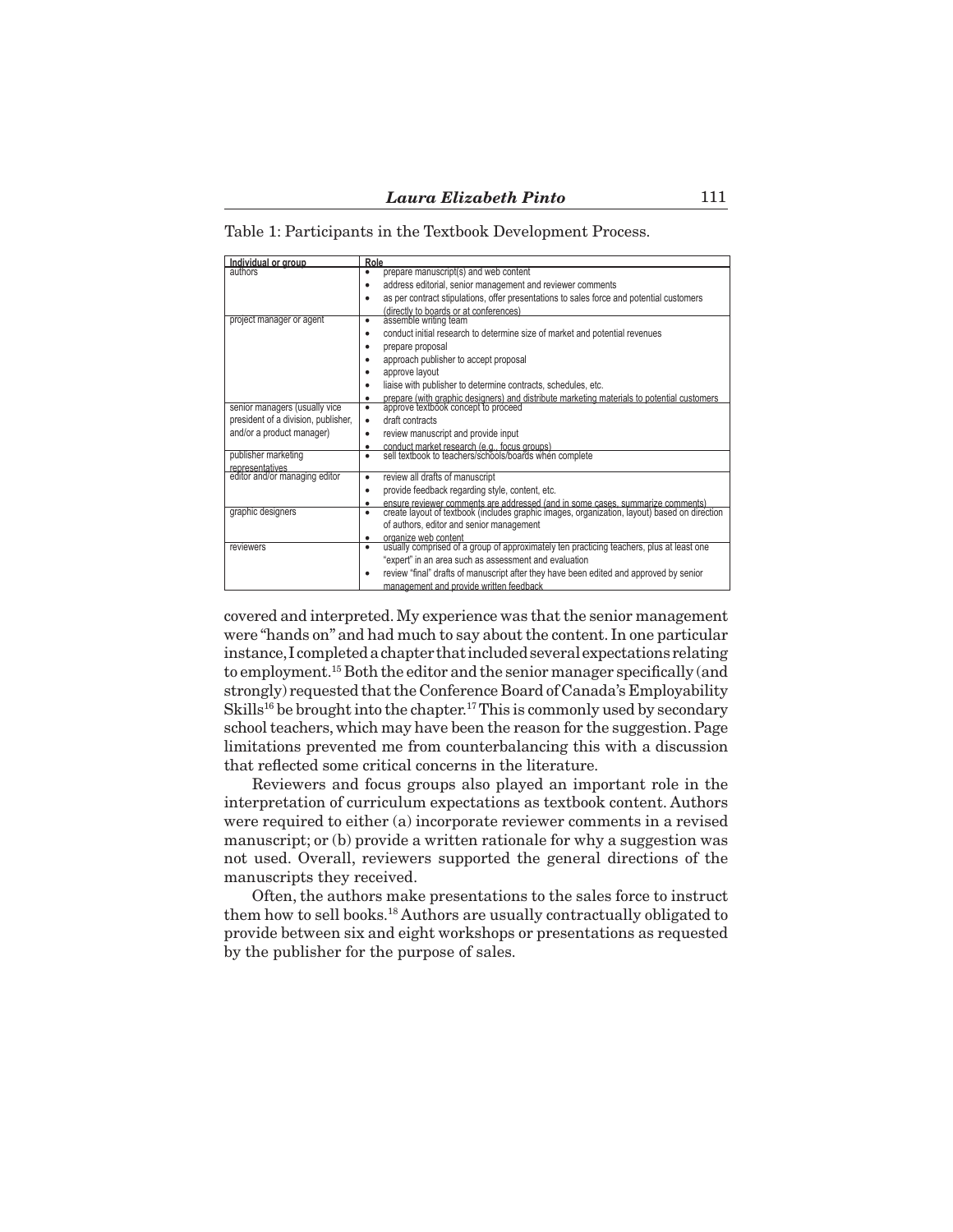## **Discussion**

 An examination of the publishing industry itself and the process of textbook development in preceding sections revealed several troubling features: ologopolistic structure and choice and development process resulting in a filtered view. In the sections that follow, I will address their implications in light of the approaches to interaction with texts and indoctrination as they relate to democracy in education. The case I make is strictly *prima facie*; the issues I deal with may involve complications that are not addressed here, and a fuller account would have to consider objections to the conclusions I am advancing.

## **Industry Features—Oligopolistic Structure and Choice**

Apple  $(1991, p.32)$  poses the question: "how does the political economy of publishing itself generate particular economic and ideological needs?" The oligopolistic structure that characterizes publishers serving Ontario results in little choice for teachers, while leaving content and editorial decisions in the hands of few. This situation, as it relates to children's books,has been explored in the literature (see,for example,Taxel, 2002). The number of publishers is decreasing.This grants a few profit-making publishers (three who produce over 90% of textbooks for Ontario) enormous amounts of power because they are ultimately able to determine what is said in textbooks, as well as how it is said. This, in turn, allows them to be the interpreters of the curriculum policy. This has been expressed as a concern in the US (see, for example, Miller, 1997), but not explored in Canada. For elective subjects, these publishers deliberately avoid competition, resulting in only one textbook per course. Publishers are in a position to decide what perspectives are represented through their choice of authors, and through their editorial authority. What choice is left for teachers who wish to or are required to use textbooks?

 Alone, the results of the publishing oligopology (i.e., lack of choice and decisions left in the hands of publishers) are not significant. It is entirely possible for publishers to develop a multitude of textbooks that address a variety of perspectives which would be consistent with a democratic vision. The problem is, as the follow sections will reveal, that this does not happen. Instead, the oligopolistic structure reinforces a development process that results in textbooks that contain a filtered view.Because ofthe combined effect of process and oligopolistic,teachers are left with little choice, and, more importantly, with textbooks that present a filtered view of content that is contrary to the promotion of democracy in the classroom or as a way of life.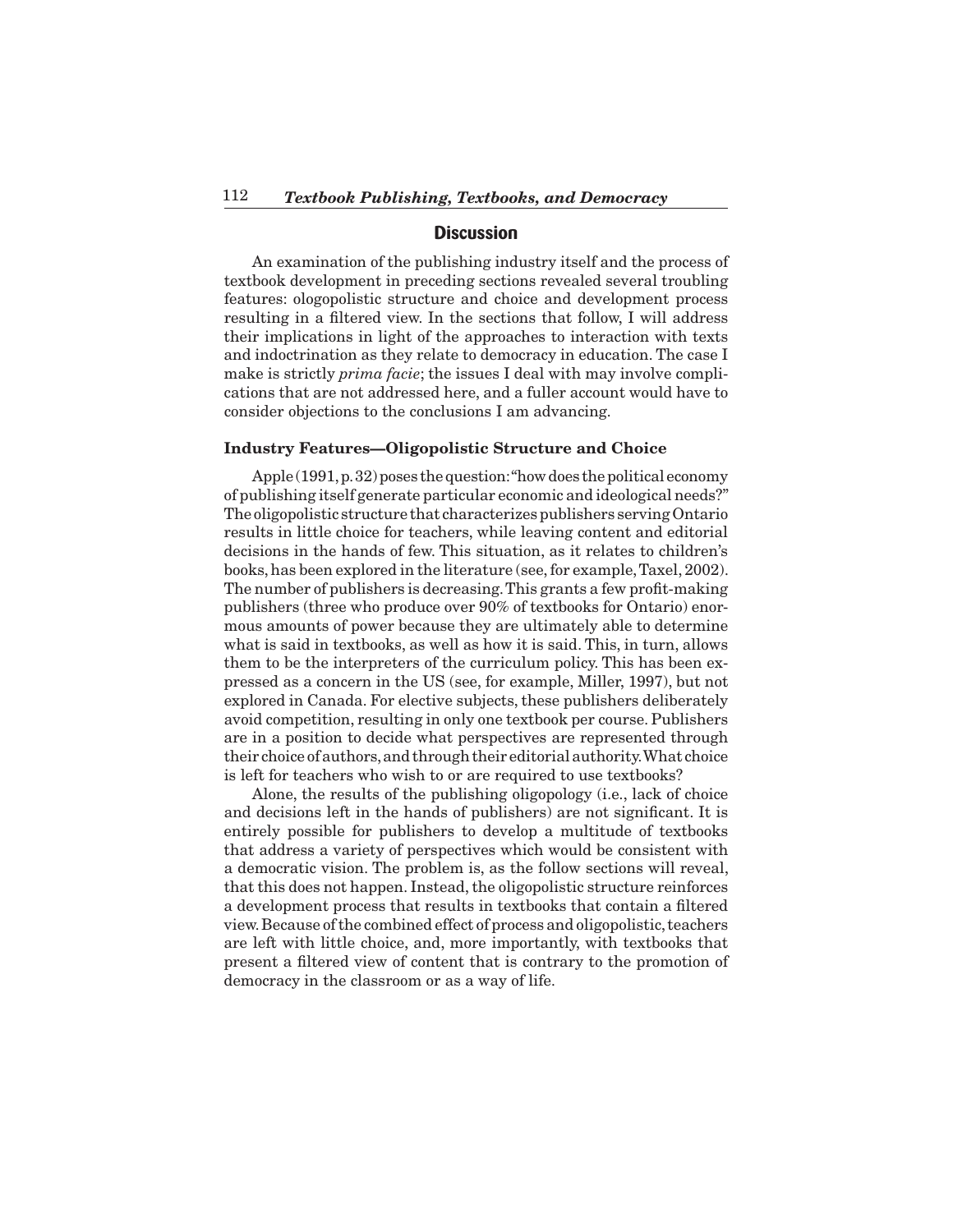## **Development Process Features Resulting in a Filtered View**

 Textbooks, Apple (1991) contends, provide a filtered view which embodies certain values and/or biases related to a particular ideology. He cautions that decisions made for what official knowledge appears in textbooks have been made authors, editors and those in positions of power within textbook publishing firms. For example, the information technology in business courses for which I produced textbooks contained a great deal of bias in favour of technology and the "values and benefits" of traditional models of business.19These decisions are made within and result from a specific process of textbook development.This section will examine the implications of four salient features of textbook development which were raised earlier: (1) constraints of time and page count; (2) adherence to curriculum expectations, (3) desire for marketability and profitability; and (4) degree and type of influence of individuals and groups in the development process.

 The first salient feature of the textbook development process is constraint of time and page count as it impacts the finished product. Without critical reflection (which is not possible given writing conditions), authors inevitably develop content that simply reflects either their own view and/ or the conventional viewpoints. Moreover, to keep within page limitations, the potential for simplistic, superficial coverage of topics occurs. Together, these constraints lead to an initial manuscript that embodies a particular view and superficial topic coverage, which might compromise democracy in the classroom.

 The second salient feature of the development process is the need to adhere to provincial curriculum expectations. Given that they are driven by curriculum policy, textbooks no doubt reflect the intended or unintended perspective of the policy makers. $20$  On the surface, policy documents for business and information technology promote a careerfocus and perpetuate free-market beliefs. Overtly, the curriculum is positioned to prepare students for the workforce—a position that benefits employers, possibly at the expense of marginalized groups.21 The presence of such expectations relating to business skills and content, in themselves, legitimate that knowledge. They clearly prescribe *what* topics must be addressed, but not *how* they are to be addressed. This provides leeway for interpretation of expectations within textbooks which is heavily reliant on author judgment. Without content analysis, we cannot draw conclusions about how authors and publishers interpreted these expectations. However, there is some evidence (see, for example, the studies described by Ayalon, 2003) that the interpretation of curriculum expectations into textbook content tends to reflect the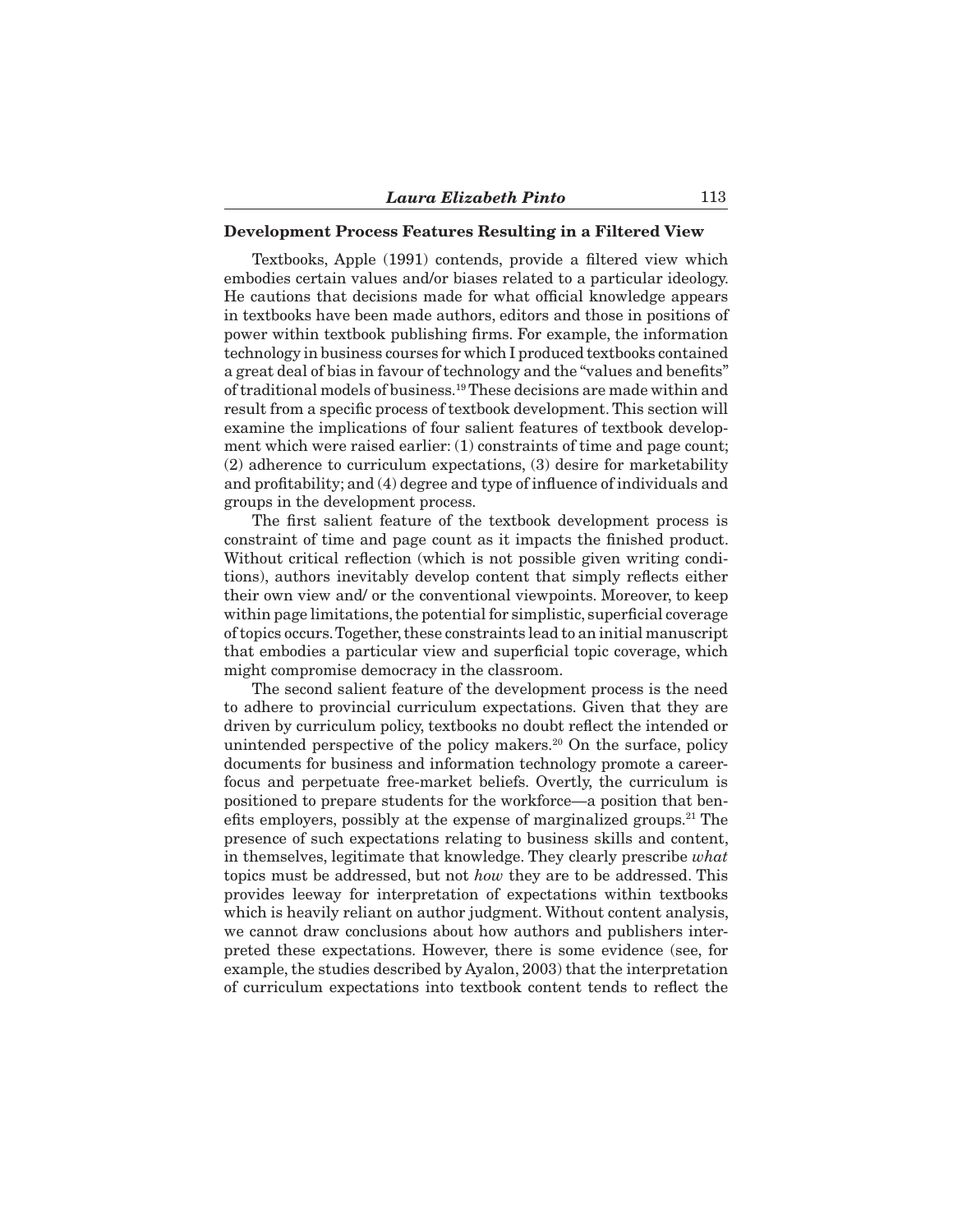status quo, dominant perspective. As a result, adherence to curriculum expectations can contribute to a filtered view, depending on how they are interpreted. If curriculum expectations are addressed with multiple viewpoints,abalancedapproachmay result.Textbooks couldconceivably be structured in a way that actively encourages students to challenge views presented. Given the constraints experienced by authors,this did not happen in the projects I worked on. Instead, time constraints and page limitations led to a product that addressed all expectations in a traditional and conventional way (i.e., content presented as one-sided "facts") that did not encourage incorporation of alternate perspectives nor opposition.Because democracy relies on shared understandings and due consideration of a variety of perspectives, this is problematic.

 The third feature of the process relevant is the impact of marketability and profitability of textbooks as it relates to content and length. In order for a textbook to be marketable, it must appeal to the teachers and school boards who will purchase it. There are several factors that are considered to address consumer demand:

• Teachers must feel comfortable with the content. For information technology, teachers tend to prefer (as discussed earlier) textbooks that are information-rich, as many do not feel confident in their own knowledge of the subject matter. This results in a product that presents information, though not necessarily active inquiry about content.

• Publishers seem to believe that teachers prefer a "middle of the road" approach that minimizes the treatment of controversial issues and reflects concepts and material that teachers are familiar with (as indicated by the Employability Skills example cited earlier).This is consistent with the literature that portrays teachers as a conservative group (see, for example, Solomon & Allen, 2001).

• Teachers want a relatively concise textbook that is geared to their perceived aptitude of students. The concise nature of the textbook is also in line with a final factor: cost. With limited budgets, schools and districts prefer a less expensive textbook.

 When combined, these factors lend themselves to a textbook that provides information as "fact"(as perceived by the authors and the publisher) that is designed to be uncontroversial. Page limitations reduce the degree to which alternate perspectives can be explored, as well as the relative depth in which any given concept can be explored. These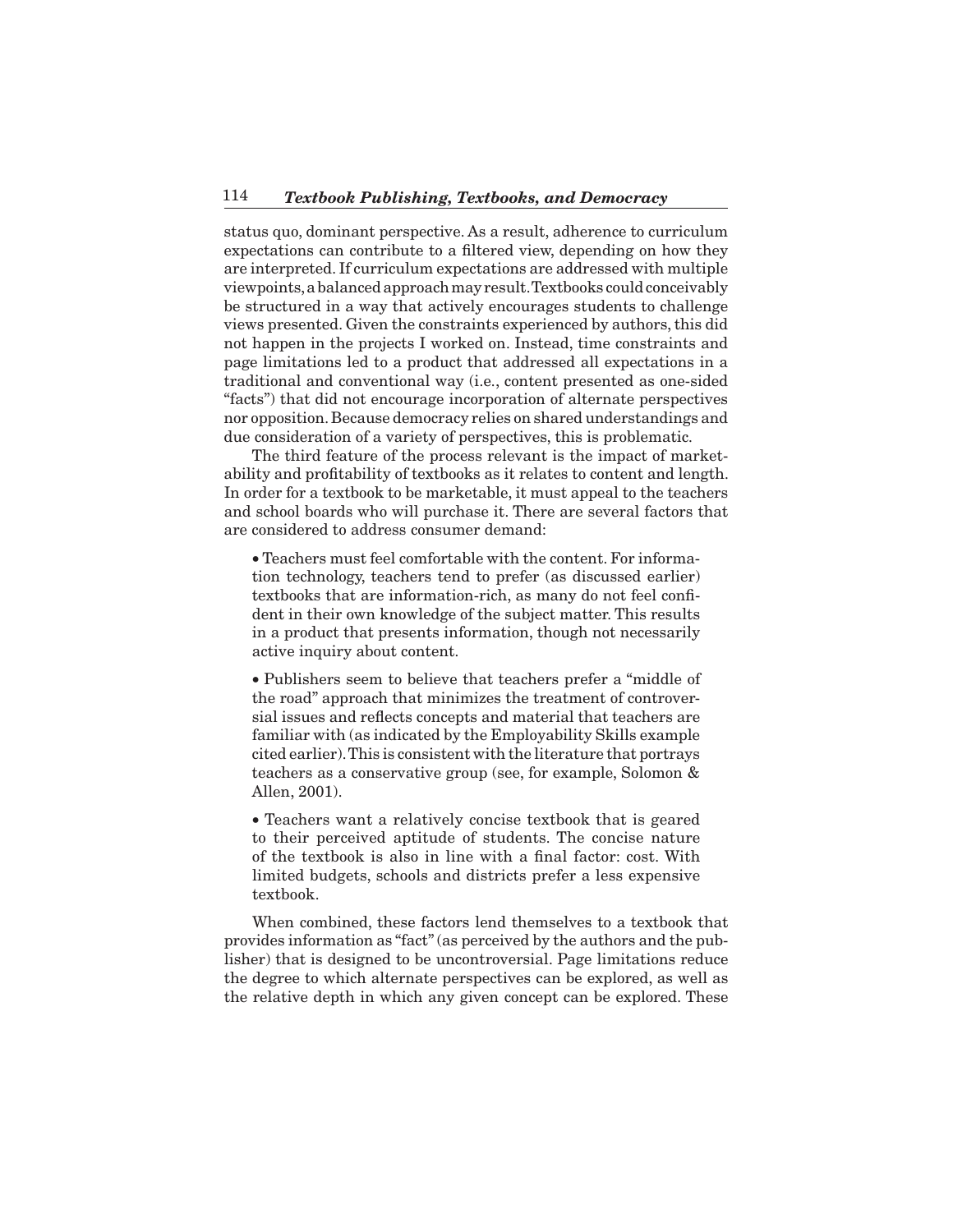implications arising from the need for marketability further contribute to a filtered view.

 The fourth and final salient feature of the development process is the varied influence of individuals and groups (i.e., publishers, editors, reviewers,authors).Apple (1996) contends that curriculaare theproducts of intense conflicts, negotiations, and attempts at rebuilding hegemonic control by incorporating the knowledge and perspectives of the less powerful under the umbrella of discourse of dominant groups. Apple's vision is for a "free, contributive, and common process of participation in the creation of meanings and values"(1993, p. 238) that incorporates the voices of a variety of groups, perspectives, and ideologies. Who has a voice in the textbook development process? How is the power distributed? Who has the final say?

 On the surface, the involvement of many individuals and groups in textbook development appears to be a democratic processwhichincludes multiple perspectives. It is important to take note of who these voices are and, more significantly, how they are selected to work on projects. Though in some cases, authors propose projects and in others they are hand-picked by publishers, the decision of who has the opportunity to write is ultimately up to the publisher. Similarly, reviewers are also publisher-selected. This gives publishers even greater power—since they are able to select participants in the process who might have a similar perspective and viewpoint. Given publisher participation and input in the process, there is reason to select authors and reviewers who reflect the publisher's perspective to expedite the process. In the end, however, the publisher has the final say in what viewpoint is reflected in textbook content. This imbalance of power for decision-making is not consistent with a democratic approach.

 There are two distinct aspects to the filtering that takes place. The first has to do with a hidden curriculum (i.e., values and ideas that are not explicitly stated).The second concerns the null curriculum—that is, the content which is omitted in favour of the things that are explicitly stated in textbooks. In the projects I worked on, many concepts were over-simplified in order to fit perceived student abilities and or as a result of page limitations. Still, other concepts were presented a single, dominant perspective, overlooking competing points of view.

#### **Implications for Democracy in Education**

 The limited choice and a problematic development process result in textbooks that reflect a filtered view, together, have potentially troubling implications to democracy in the classroom.Whether those implications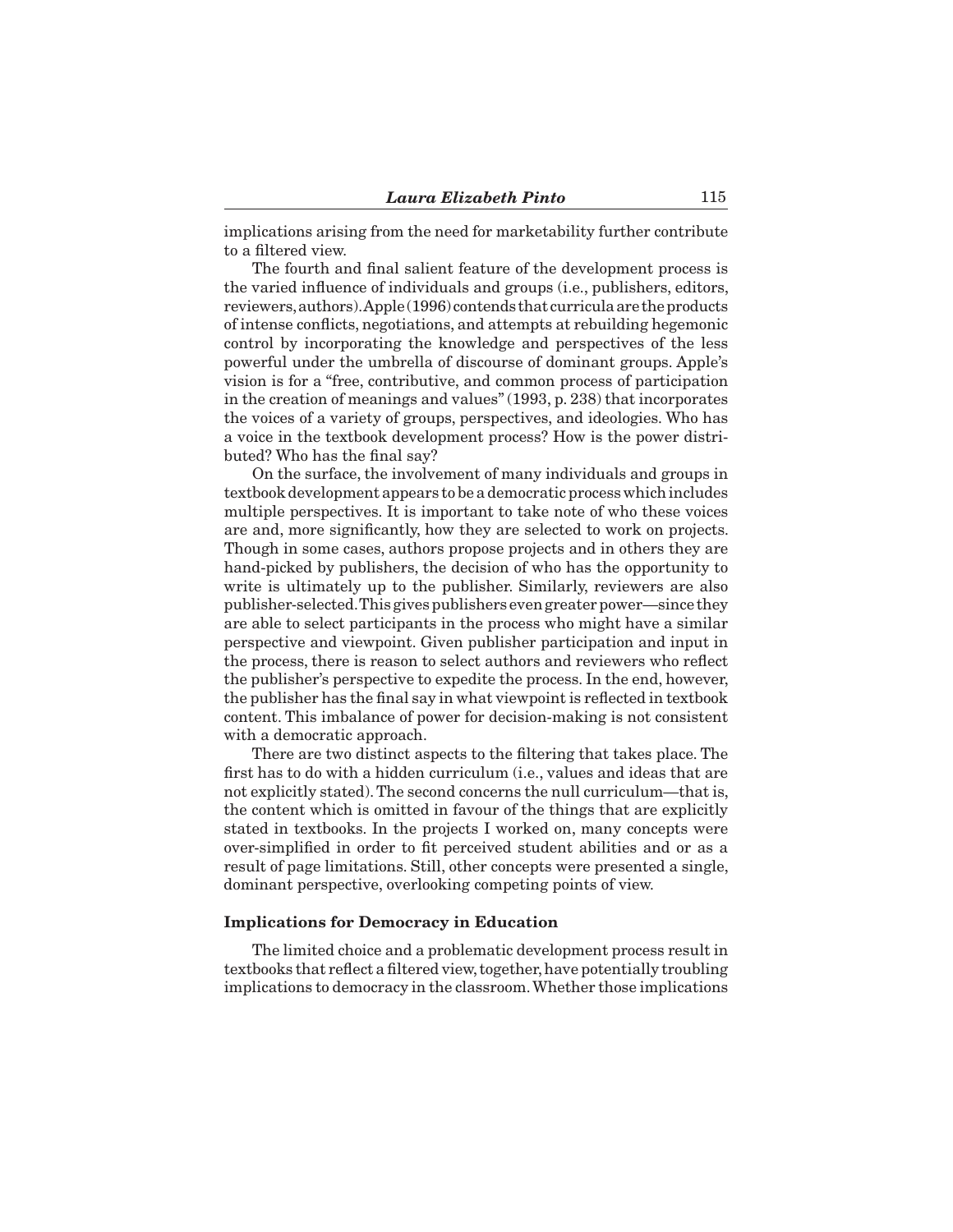become actual depends on the way in which teachers and students interact with textbooks.

 The case study discussed here begs the question: *better teachers or better textbooks?* I do not attempt to answer this question fully here. Regardless of curriculum artifacts used, Apple and Christian-Smith's  $(1991)$  oppositional approach to texts is desirable to foster critical thinking and co-construction of meanings in classrooms—actions which are essential to democracy in education and preparation for democratic life. If, as many will presume based on the literature review presented earlier, most teachers do not engage in this approach, then different pedagogies (not "better teachers") are desirable. This is one way to counter-balance textbooks that do not reflect democratic principles and practices. Without question, better textbooks are desirable. Indeed, more choice for teachers in Ontario would restore some autonomy. In order to have better (and more) textbooks, significant systemic changes to the development process would need to take place (e.g., through different industry structure and/or external financial incentives, different processes of development). Given the current environment, this is unlikely to occur in the foreseeable future.

# **Conclusion**

 This paper provided insight into the development process of three textbooks forOntario.It revealedsomeproblematic issues inthestructure of the publishing industry, the textbook development process, and the ways in which teachers and students interact with textbooks.The state of textbook production as I have described, and the products it creates, results in a filtered view that reflects dominant ideologies, potentially superficial content, and very little choice for teachers who wish to reflect different views. This filtered view, when paired with uncritical interaction in the classroom, can lead to indoctrination and closed-mindedness in students which is contrary to a democratic vision in education. Apple and Christian-Smith (1991, p. 15) contend that classrooms ought to promote conditions for a democratic process by which students and teachers participate in the creation of meanings and values though the oppositional approach to interacting with texts, particularly since the textbook industry, in its current state, will likely remain unchanged.

#### **Notes**

<sup>1</sup> For example, in the information technology in business courses, development of multimedia products, e-commerce and e-business were added as strands of study. These had not been part of the curriculum prior to 1998.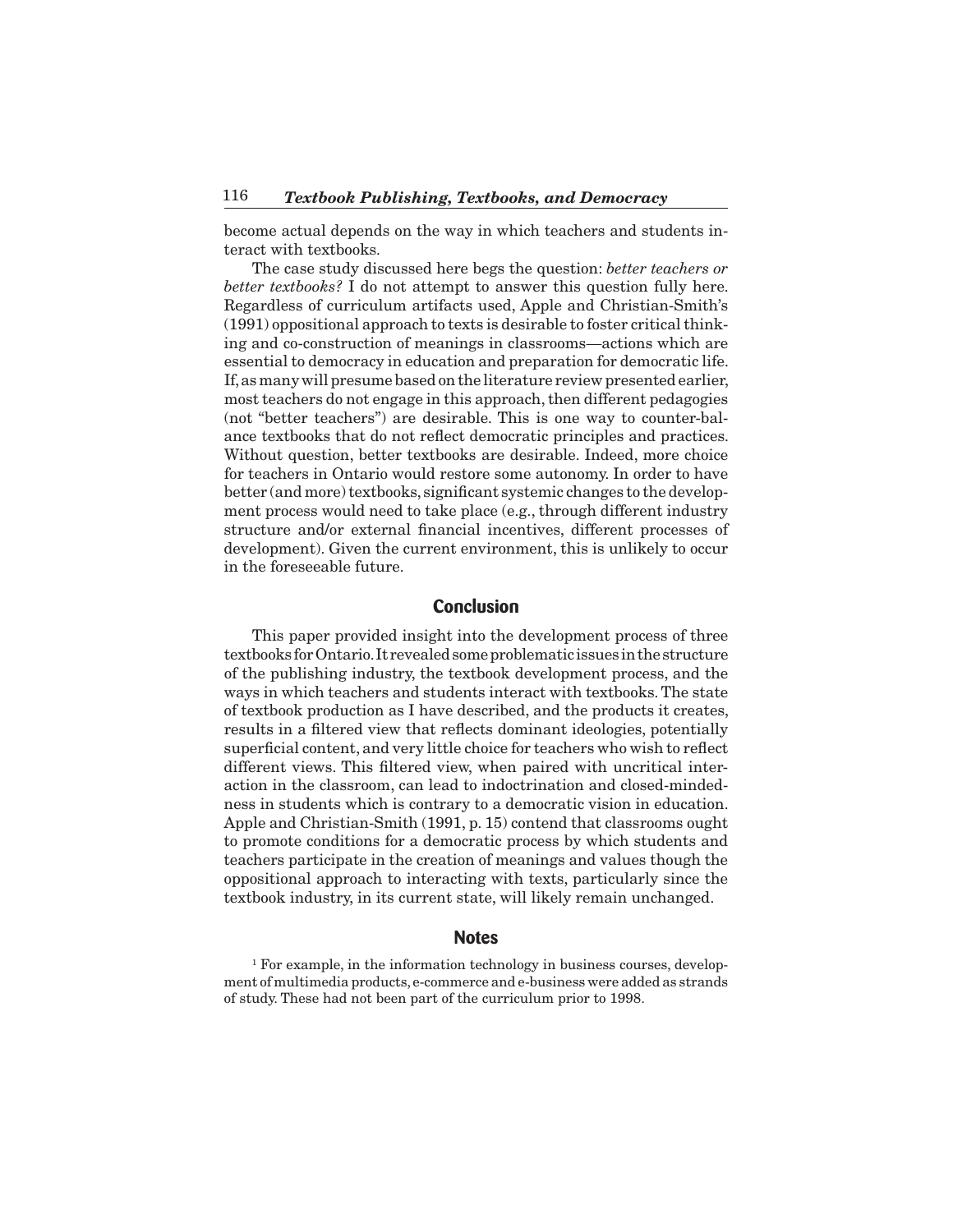<sup>2</sup> Siegel's (1988) definition of critical thinking includes two components: an affective disposition (empathy, openness, seeking alternative perspectives, etc.) and a set of skills (rational thought processes, evaluating information, and making sound judgments about situations and information,etc.).Siegel describes the aim of critical thinking education as fostering rationality and the development of rational persons.

<sup>3</sup> A necessary but not sufficient condition for indoctrination.

<sup>4</sup> Siegel (1988, p. 64) quotes Simon (1984, p. 57) in characterizing ideology as term in "semantic disarray."

<sup>5</sup> An important consideration is that students must master conventional ways of thinking within dominant ideologies in order to function in a society. However, mastering ways of thinking and being inculcated into an ideology are distinct from one another. Students can and should develop an understanding of dominant ideologies, while still questioning them within their own cognitive views in light of competing ideologies and points of view.

<sup>6</sup> Some subjects might be more prone to the influence of ideology in the presentation ofinformation or discussion ofissues.For instance, social sciences, career studies, civics, business studies are deeply rooted in cultural history and norms—and avoiding ideologies in such subject areas is difficult if not impossible.

<sup>7</sup> What is important to democratic life is *how* we make decisions.They must be made in a critical and reflective way.

<sup>8</sup> Data by textbook division (elementary, secondary, higher education) is not available.

<sup>9</sup> Publishers determine if other books are in development either through conversations at industry meetings, or though discussions with their networks of potential authors and educators.

<sup>10</sup> This may, in part, be due to their small size, and the reluctance of large, national publishers to enter into their market.

<sup>11</sup>The Trillium list, which replaced Circular 14, is a list of textbooks approved by the Ministry of Education for use in Ontario schools. Approval is based on a series of criteria established by the Ministry, and review of textbooks is carried out by the Ontario Curriculum Clearinghouse (OCC), a nonprofit organization. In order to be on the Trillium list, publishers must submit manuscripts or completed textbooks (with an administrative fee) to the Ministry, who then contracts the Ontario Curriculum Clearinghouse (OCC) to review and provide a recommendation for approval. Between 1999 and 2005, Canadian publishers belonging to the Canadian Educational Resource Council (CERC) "boycotted" theTrillium list due to the high cost of submitting textbooks for review. CERC is an industry organization led by major Canadian publishers includingThomson, Pearson, and others. I was alerted to the boycott by a Vice President at Pearson Education Canada; this was confirmed by a discussion with a senior manager at Thomson, as well as discussions with officials from OCC.

 $12$  Information technology within the Ontario curriculum refers to the study of computer applications, information management, and impact of technology on individuals, commerce, and society.

 $13$  It is not uncommon for publishers to attend teacher-conferences and get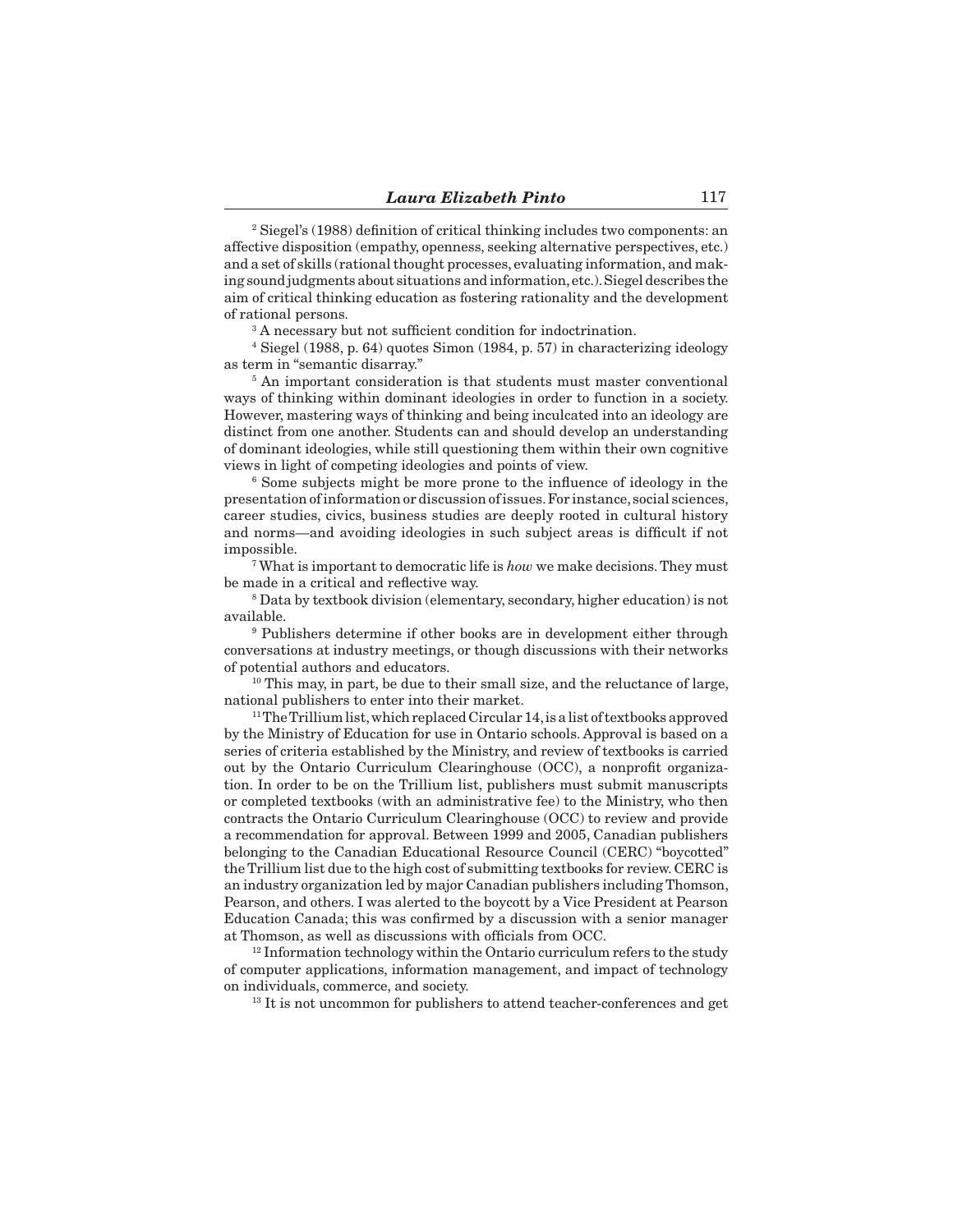to know presenters who might serve as potential authors.Publishers and agents also tend to informally "ask around" among teachers to determine whose work they are familiar with.

<sup>14</sup> Examples of selected curriculum expectations for *Insights: Succeeding in the information age* (developed for a grade 9/10 information technology course) include (Ministry of Education 1998):

• analyze the ethical issues concerning the use of electronic information;

• determine criteria to evaluate Web sites in terms of validity, bias, and usefulness;

• describe career opportunities related to information technology;

• describe ways in which recent changes in information technology have had a positive and/or negative impact on business, working conditions, and other aspects of people's lives; and

• investigate and describe legal issues related to electronic communication.

<sup>15</sup> Those expectations were (Ministry of Education 2000):

• analyze employment opportunities in the information technology sector

• summarize employment opportunities in the information technology sector that require the successful completion of related postsecondary programs

• describe specific postsecondary programs that will prepare them for employment in the information technology sector

• forecast, electronically, emerging employment opportunities for information technology graduates

• assess their information technology skills and competencies

• analyze their development of information technology skills (e.g., animation skills, graphics skills)

• summarize, electronically, their information technology skills (e.g., skills in electronic research and analysis, multimedia presentation, electronic project team management)

• demonstrate their information technology skills in samples of their work

• create, electronically, an education plan to take them from secondary school to employment

<sup>16</sup>The Conference Board of Canada's (2000) Employability Skills Profile was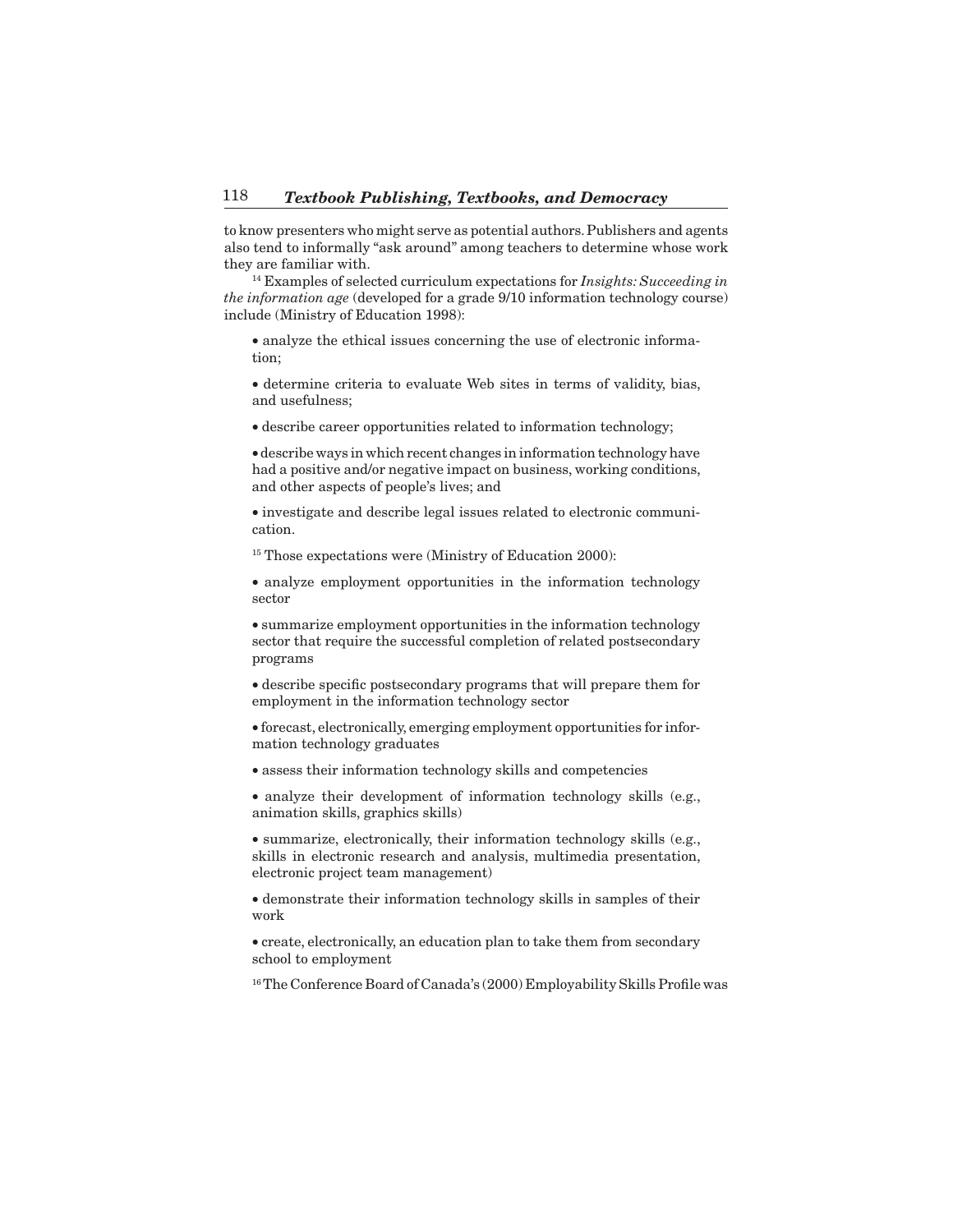originally developed (and revised in 2000) based on extensive consultations with Canadian public and private sector organizations. Summarized, they are:

• Fundamental skills (communication,information management,problem solving, and numeracy);

• Teamwork skills (working with others, participation in projects and tasks); and

• Personal management skills (positive attitudes, responsibility, adaptability, continuous learning).

 $17$ This is despite some controversy on the topic. For example, Hyslop-Margison (2000) cautions against placing emphasis on the Conference Board's Employability Skills, suggesting that they contribute to a form of social engineering that works in favour of corporate interests.

<sup>18</sup>This involved explaining the nature of the courses in which the books would be used, outlining how these books could help overcome possible difficulties or challenges of teaching the courses, addressing the curriculum expectations, and assessing students. The authors prepared "frequently asked questions" sheets for the sales force to prepare them to address possible questions that teachers may pose.

<sup>19</sup> The textbooks overemphasized the benefits of commerce and technology, while underemphasizing alternatives, issues of ethics and social responsibility, and potentially negative societal impacts through the selection of examples and the way that material was presented.

<sup>20</sup> This might take different forms for different subject areas, though here I will only focus on business and information technology courses.

<sup>21</sup> Apple contends that "we are changing education into a commodity to be purchased" (2001, p. xii). When the citizen and the student become consumers, actions and perceptions of the self are transformed into what one consumes, not what one does. This puts an onus on the education system to provide an economic "payoff" to the inputs (i.e., taxpayer dollars and individual effort) by way of a lucrative career. Without a doubt, this is evident in the curriculum policy that drives textbook content, and more overtly in textbook content itself. They reinforce a capitalist ideology, perpetuating a hidden curriculum that gives high priority to the private sector.

## **References**

Apple, M.W. & Christian-Smith, L.K. (1991). The politics of the textbook. In M. W. Apple & L. K. Christian-Smith, *The politics of the textbook*. London, UK: Routledge.

Apple, M.W. (1992). The text and cultural politics. *Educational Researcher, 21*(7), 4-11, 19.

Apple, M.W. (1993). The politics of official knowledge: Does a national curriculum make sense? *Teachers College Record, 95*(2), 222-241.

Apple, M. W. (1996). *Cultural politics and education*. New York: Teachers Col-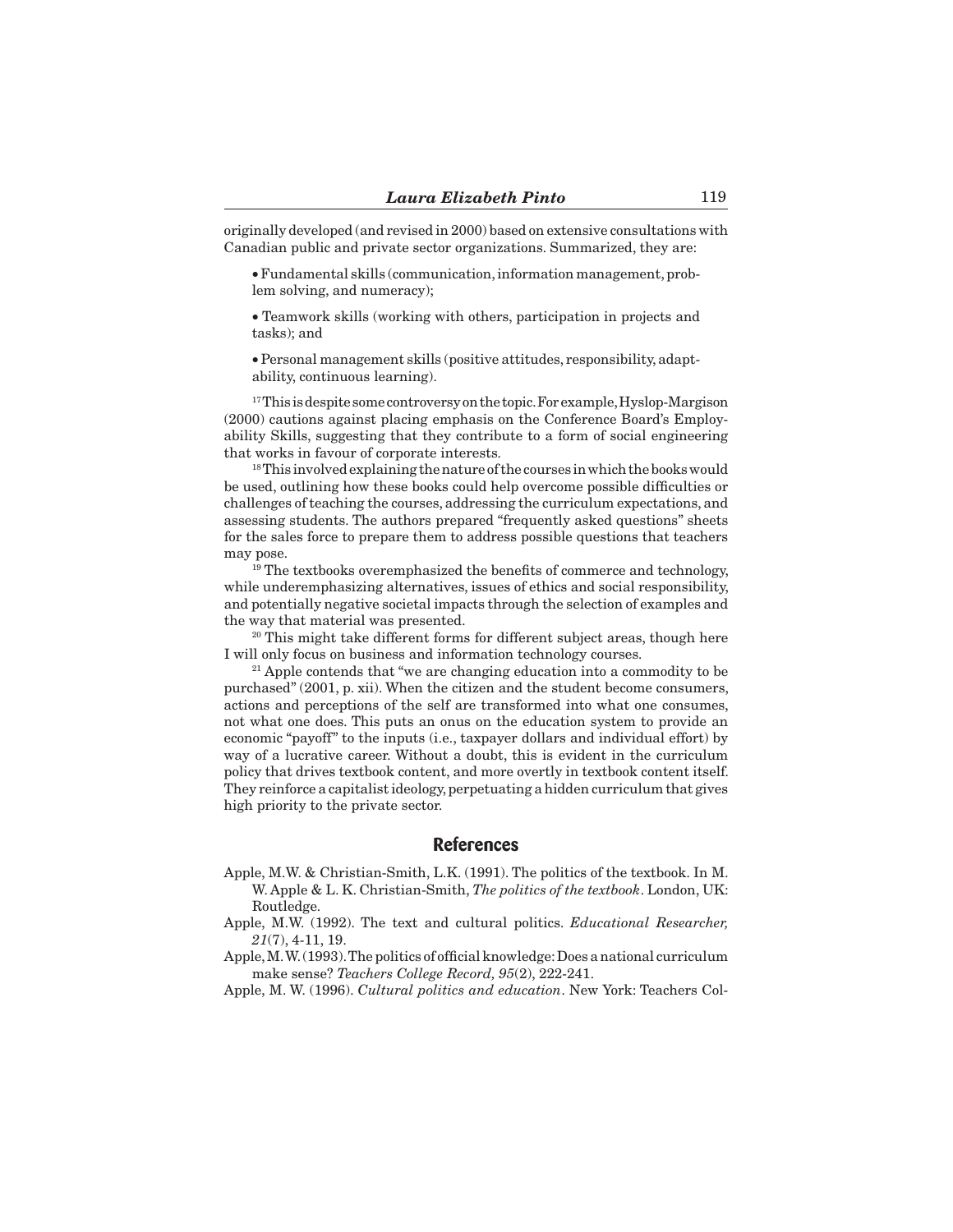lege Press.

- Apple, M. W. (1999). Rhetorical reforms: Markets, standards, and inequality. *Current Issues in Comparative Education, 1*(2).RetrievedDecember 2,2002, from http://www.tc.columbia/cice/vol1nr2/aa142.htm
- Apple, M.W.(2001). Educational and curricular restructuring and the neo-liberal and neo-conservative agendas: Interview with Michael Apple. *Curriculo sem Fronteiras, 1*(1), i-xxvi.

Apple, M.W. (1979). *Ideology and curriculum*. London, UK: Routledge.

- Aronowitz, S. & Giroux, H.A. (1991). Authority, culture and the politics of literacy. In M. W. Apple & L. K. Christian-Smith, *The politics of the textbook*. London, UK: Routledge.
- Ayalon, A. (2003).Why is rural education missing from multicultural education textbooks? *The Educational Forum, 68*(1), 24-31.
- Bellous, J. (2001). Should we teach students to resist? In J.P. Portelli & W. Hare (Eds.), *Philosophy of education: Introductory readings* (3rd Ed.). Calgary, Alberta: Detselig.
- Canadian Press. (27 August 2003). Thomson-owned Nelson buys Norbury Publishing. *Toronto Star* (online edition). Retrieved on 28 August 2003 from <http://www.torontostar.com>
- Conference Board of Canada. (2000). *Employability Skills 2000+*. Ottawa, Ontario: Conference Board of Canada.
- Coté, M. (1995). Publish and perish. *Canadian Forum*, October 1995.
- Dove, M. K. (1998). The textbook in education. *The Delta Kappa Gamma Bulletin, 64*(3), 24-30.
- Garamond Press. (2000). Canadian college publishing: Who owns whom? Retrieved on 12 October 2003 from <http://garamond.ca/wow2.htm>
- Giroux, H.A. (1983). *Theory and resistance in education*. South Hadley, MA: Bergin & Garvey.
- Hare, W. & Portelli, J.P. (2001). *Philosophy of education: Introductory readings*  (3rd Ed.). Calgary, Alberta: Detselig
- Honey, K. (2002, April 18). Schools to receive \$65-million for books. *Globe and Mail*, A2.
- Hyslop-Margison, E. (2000). Alternative curriculum evaluation: A critical approach to assess social engineering programs. *Online Issues: Centre for the Study of Curriculum and Instruction, 6*(1), November.
- Kahane, H. & Cavender, N.(2002).*Logic and contemporary rhetoric* (9th Edition). Belmont, CA: Wadsworth.
- Lammi, W. (1997). The hermeneutics of ideological indoctrination. *Perspectives on Political Science, 26*, 10-14.
- McLaren, P. (1989). *Life in schools*. New York: Longman.
- Miller, M. (1997). Surprise! National school standards exist: But curricula are established by textbook companies, not the government. *US News and World Report, 123*(19), 35.
- Minister of Public Works and Government Services. (2001). *2000-2001 Book Publishing Industry Report*. Ottawa, Ontario: Canadian Heritage Publishing Policy and Programs Branch.
- Ministry of Education. (1998). *The Ontario curriculum, grades 9 and 10: Busi-*